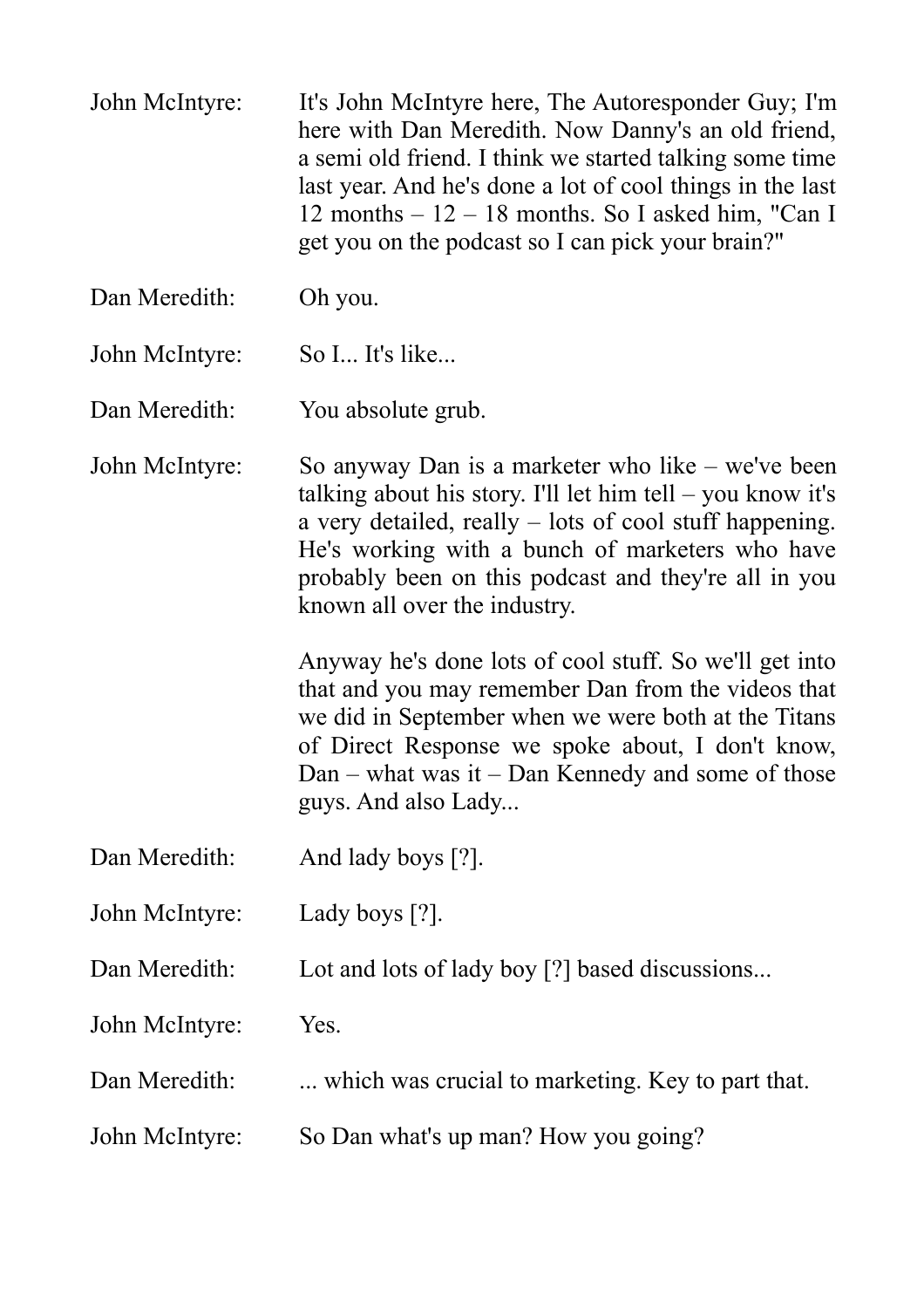Dan Meredith: I'm doing absolutely brilliant mate. I'm just wrapping up things here on a Friday. I just – for anyone I'm apologizing in advance. I do tend to let the old swear word out and the event I just finished was called "Free Shit Friday" in my group I set up called "Coffee With Dan" which was just a little accountability group that I set up because I couldn't – none of  $my - I$ didn't live near anyone sort of entrepreneurial so, I kinda decided to set up this little group.

> Hopefully about 15, 21 friends and I think we're about 700 now. It's crazy, but once in a blue moon we do something called "Free Shit Friday" and we just – I encourage everyone to give stuff away. And I think – I literally just left the conversation because I said I've got to go, but we're close to 300 comments and about \$45,000 worth of stuff just being given away.

- John McIntyre: It's pretty so...
- Dan Meredith: So crazy group.
- John McIntyre: Coffee With Dan.
- Dan Meredith: Coffee With Dan.

John McIntyre: A bit crazy coffee.

Dan Meredith: Amount of Vodka I put in mine, my friend, yeah it's pretty crazy.

John McIntyre: All right well let's get into the story. I already told this before, but let's go back  $-$  I think what people find value in is the whole understanding where build come from coz remember I says the end result which is you know so and so's you know working for this guy – working with you know a bit of you know I overlay, "Oh John's got all these guys in his podcast," for example. "Like how the hell he do that?" And the honest answer is I just email people which is you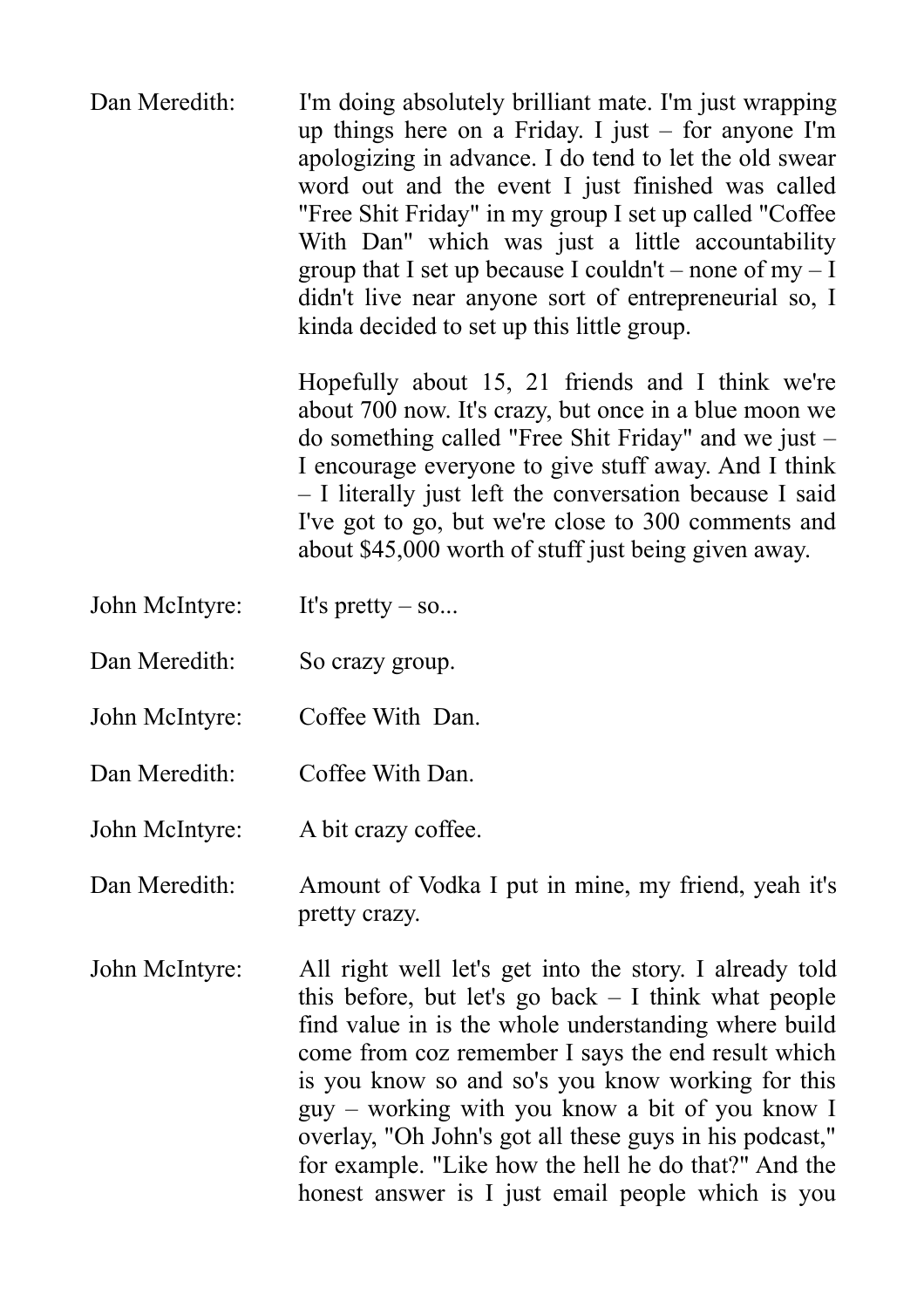know the answer to a lot of this stuff, but people really appreciate hearing the story of when it was like when you weren't successful when life kinda sucked. So tell me about that.

Dan Meredith: Yeah well career wise I flipped between kinda recruitment and sort of personal training and a bit of consultancy.

> At the age of  $33 - \text{Im } 30 - \text{just turned } 35$ . I decided that I really wasn't happy with my life and I decided to take what little savings, and they were little, even though I'd had some all right jobs before I just kinda knew that there's never enough money in the pot.

> I took what little I had. I maxed out – I think it was 4 credit cards? To quite a pretty penny and opened myself a personal training gym for the facility and before long I was down to, so I'll do it in dollars coz the international language of market, about \$40 a week to life off.

> And we were making decisions you know is it food or is it fuel today? And we would – some days we would eat and some days we would put money in the car so we could get to work and get to clients. So yeah it started off pretty lean, to be honest, and I heard about copywriting – I can remember this it was December 18<sup>th</sup> in 2013 so, I've only been in the game for say 18, 19 months? Maybe 20 I don't even know. So yeah that's how long it's been for me. And it started off with a guy called Paul Mort who does fitness marketing in the UK and I learned about what copy was from him.

> Then I thought this was fascinating applied it to my own business, more money started coming in. I thought this was awesome then I came across Ben Settle, Andre Chaperon, yourself John, and then it was the CopyHour, as well and I just became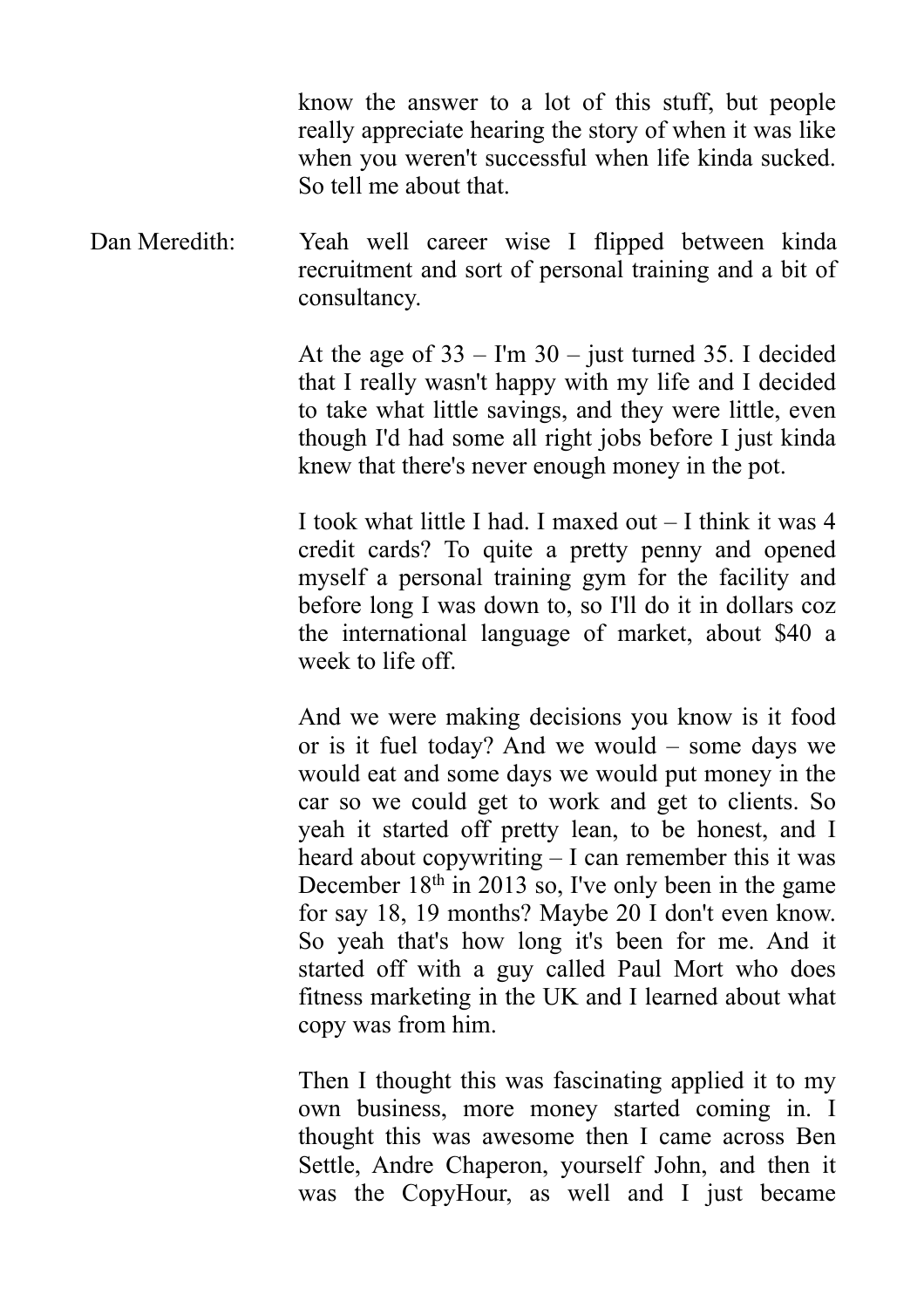obsessed about it. And I just bought everything to do with copy. And you know I was a bit of a nut job with it to be honest coz like for example you're supposed to do the CopyHour every year. I decided to do it in 3 months. It was 5 hours a day of hand written copy. Yeah it was intense, but that was my starting point. Piss poor and with absolutely no idea what I was doing.

- John McIntyre: That's a cool that's a cool start. I'm curious when you mentioned that you said you had \$40 a week to live on, I never actually asked you this, what did you eat? When it came to eating, what did you eat?
- Dan Meredith: Do you know what mate? It was oats, tins of tuna, and beans. That was it.
- John McIntyre: Mixed together that?
- Dan Meredith: Just... Not all the time, but yeah the oats was separate generally then there was tuna and beans. It was just the most simple you know kinda the cheapest most calorie dense protein filled food I could get. Coz least money as possible. One of the things we got into the habit of doing was going down to a supermarket we have here called Tesco's. And if you get – if you get there about, 9:30 they shut at 10, they'd be all the food that was gonna be thrown away that day.

So we got pretty good at sussin out when the cheap food was gonna be put up and we would eat  $-$  you know we would just grab whatever we could. It was you know usually a discount so, yeah they kinda recognized us and we'd always be the first ones there to grab the bargains.

John McIntyre: Nice okay. I'm really curious what oats? This is totally unrelated. Me – I'm just in a funny mood today that oats, beans and tuna blended up together and...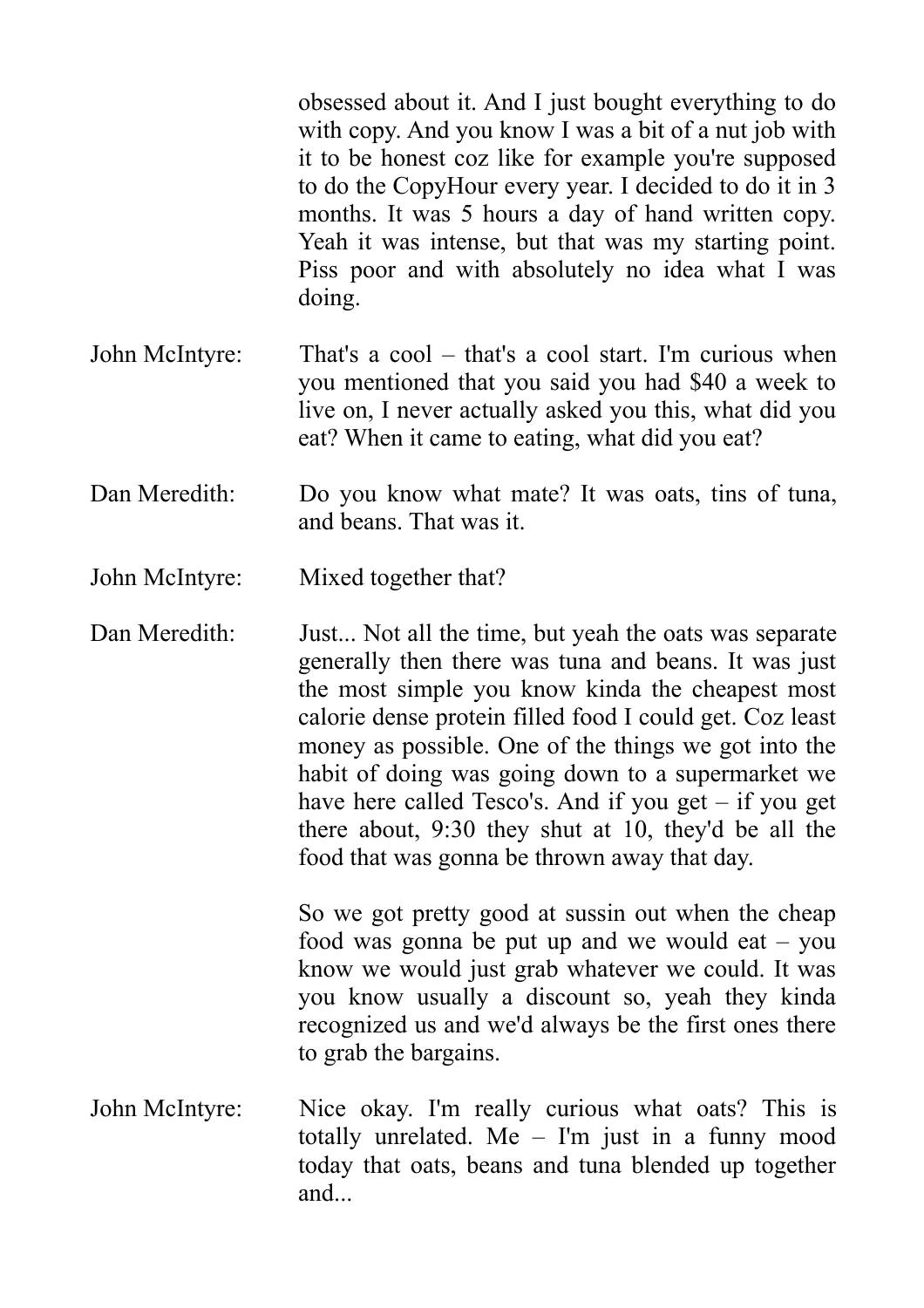| Dan Meredith:  | They                                                                                                                                                                                                                                                                                                                                                                                                    |
|----------------|---------------------------------------------------------------------------------------------------------------------------------------------------------------------------------------------------------------------------------------------------------------------------------------------------------------------------------------------------------------------------------------------------------|
| John McIntyre: | this little bit of water.                                                                                                                                                                                                                                                                                                                                                                               |
| Dan Meredith:  | I imagine it would taste bloody awful Jonathan, but<br>that $-$ I actually do have the ability to separate my<br>foodstuffs and since we've last met I've now mastered<br>the spoon. So cutlery is actually something that I can<br>use Jonathan, thank you.                                                                                                                                            |
| John McIntyre: | Good. I mean I was speaking more for me. I mean I<br>used to $-$ when I was in Thailand it was like<br>smoothies $-$ it was a huge smoothie every morning<br>just coz I couldn't be bothered to sit down and eat. It<br>was just quicker to mix smoothie and just drink it<br>while I'm you know doing my stuff whatever I<br>happen to be doing that morning.                                          |
| Dan Meredith:  | Moisturizing knowing you.                                                                                                                                                                                                                                                                                                                                                                               |
| John McIntyre: | Well sometimes I'd use the smoothie to moisturize. I<br>mean that $was - anyway$                                                                                                                                                                                                                                                                                                                        |
| Dan Meredith:  | Would you be drinking the smoothie when you drive<br>one of your cute pairs of underwear Jonathan?                                                                                                                                                                                                                                                                                                      |
| John McIntyre: | Getting distracted. So what happened next? I mean<br>what was the $-$ you've gone from like this you know<br>from \$40 a week you know, spending on food, to you<br>know sort of working for $-$ almost getting mental and<br>working for a few very interesting people and now $-$<br>I mean we haven't spoken actually in a few months.<br>I'm not even sure where you are now or what's going<br>on. |

Dan Meredith: It is pretty cool right now to be honest mate.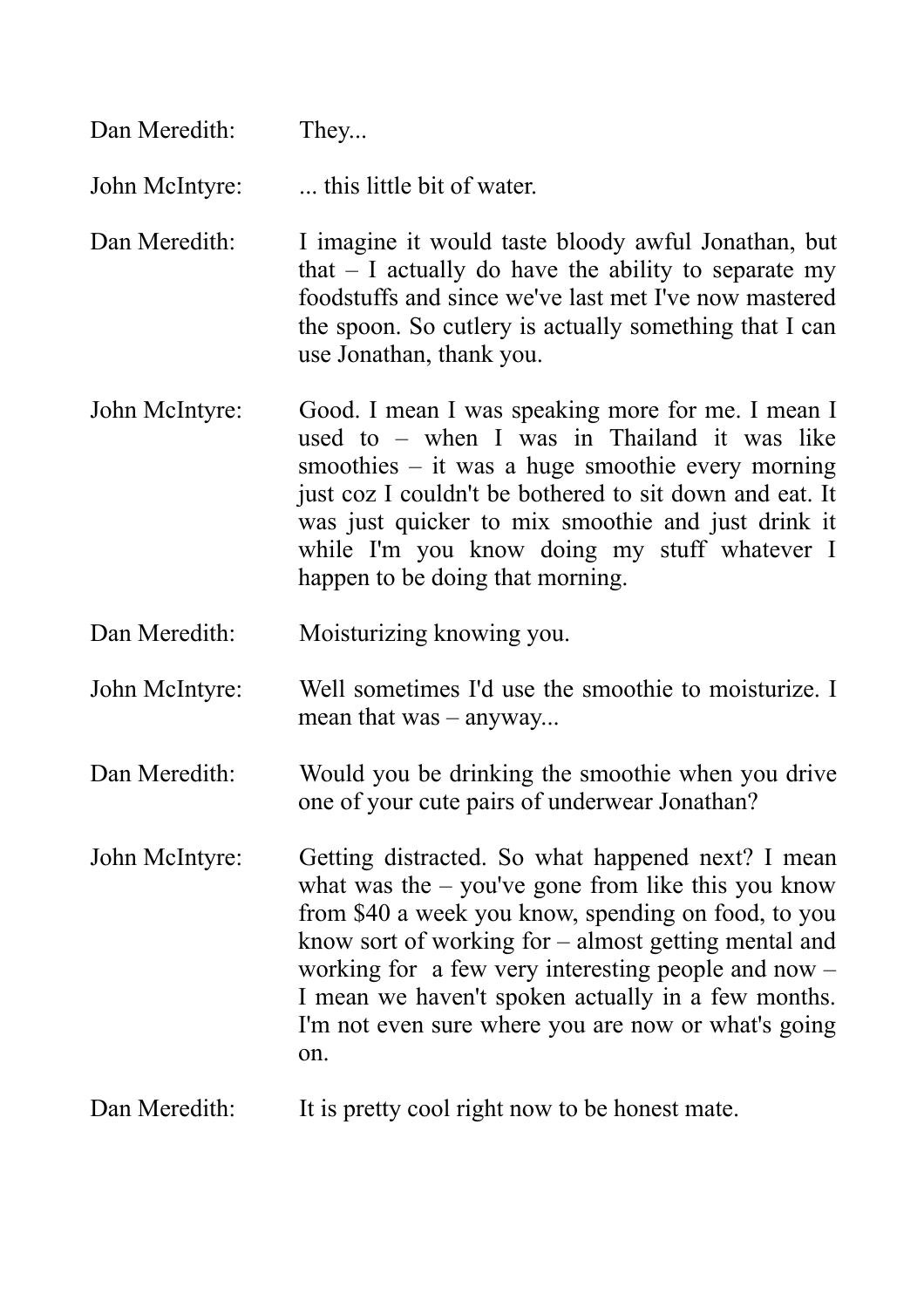- John McIntyre: Okay. Okay tell me about that– let's do that first. What's going on right now and then we can settle back and look – what happened in the journey.
- Dan Meredith: Well okay so, currently  $I okay$  so still got the gym. That's like turning over you know a very comfortable amount and I don't do anything for that. I've now got this Coffee With Dan group which obviously started off as a bit of a fun, but you know to put it in perspective it  $-1$  did well I did a high 5 figures in one afternoon a few weeks ago from that group.

It's turned out to be crazy responsive so, I've got a whole group of coaching clients, provocation clients, I've got a copywriting team. So I got 4 copywriters that work for me. I got supplement comin out and I now own a majority stake in a half millimetre digital product company. So...

- John McIntyre: Nice.
- Dan Meredith: ... it's been a bit nuts to be honest John.
- John McIntyre: Okay, okay.
- Dan Meredith: Yeah still is

John McIntyre: If you're still doing – coz last time we spoke you were doing a whole bunch of say – you were basically on Facebook all day doing deals.

Dan Meredith: Yeah I mean I still – we've still got – that was for the copywriting agency and that's kinda fully booked at the moment.

> You know we generally – we were retained by 4 large clients and that covers – I mean that in itself is a big business on its own and that's only in the health, wellness, fitness nutrition sector. And yeah went to an event in that and then we picked up 2 you know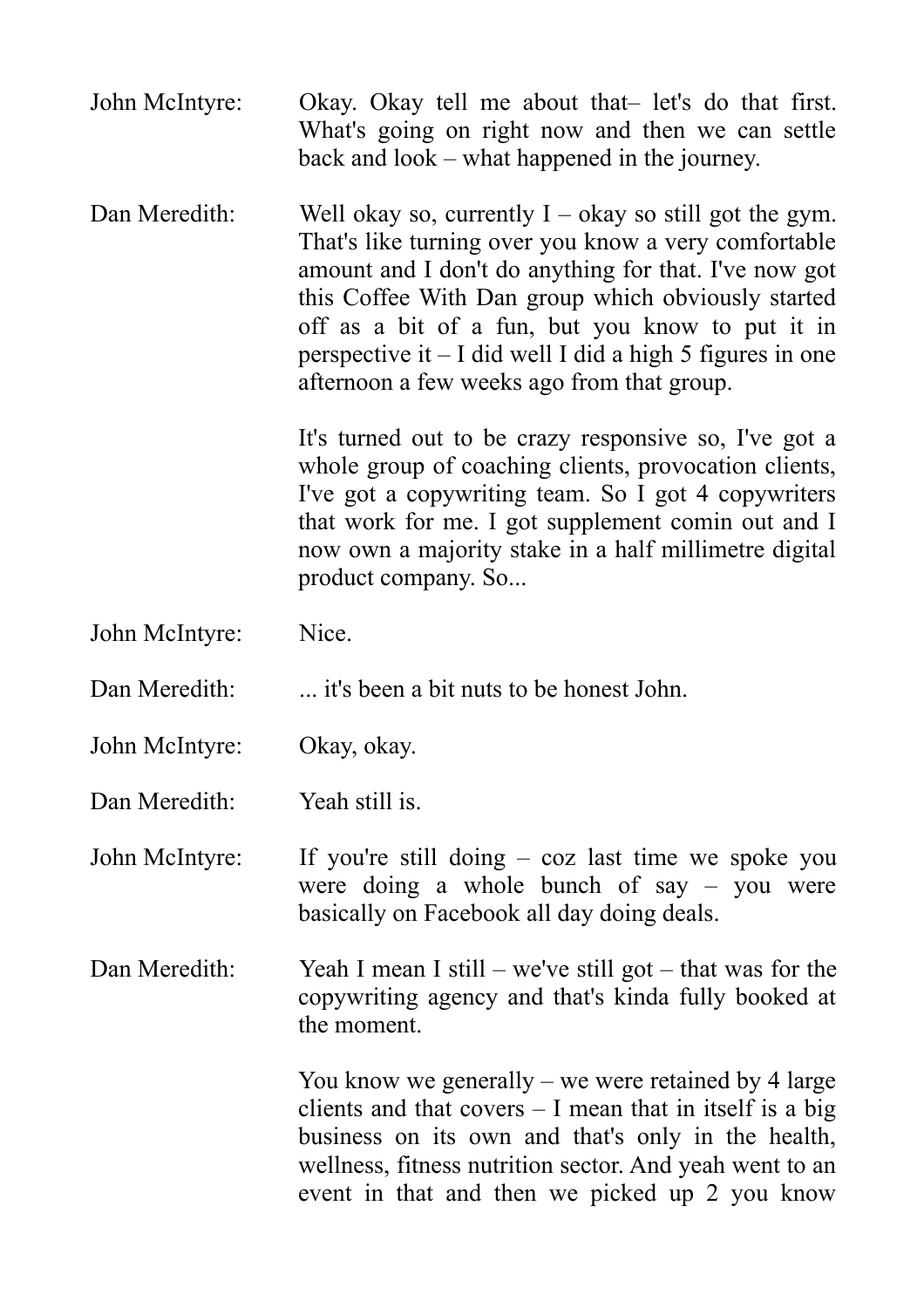beasts in the market place and that's actually been something very useful is the events that I've gone to every single event I've gone to has made me money.

## John McIntyre: Okay.

Dan Meredith: So yeah I mean I've got a you know about 10 staff now. All around the world, a couple full time and yeah I just literally do what I want. I mean but honestly I preach this to the group I teach. I do about – and I learnt this from I think you were talking about something you learnt from James Franco with the kinda 90 minute blockings?

John McIntyre: Yeah.

Dan Meredith: So I do 3 90 minutes or 2 2 hours a day and that's it. That's all I do.

John McIntyre: Nice.

Dan Meredith: Everything else is automated. I mean honestly I can fold my business up. I mean realistically as long as I check my emails once a day. Spend about an hour or so on Facebook, I'm good.

John McIntyre: Yeah. It's funny when you have that. Everyone has that transition point where you're gonna go from you know doing the work to be going, "Oh I don't actually have to do the work. I can just hire other people and charge a little bit more for what I'm offering."

Dan Meredith: Yeah.

John McIntyre: Then done. All you're really doing – is you're sort of the chess player at that point.

Dan Meredith: That's the thing. You know at the moment you know we had a one of our you know retaining copy clients drop off the other week because now I'm just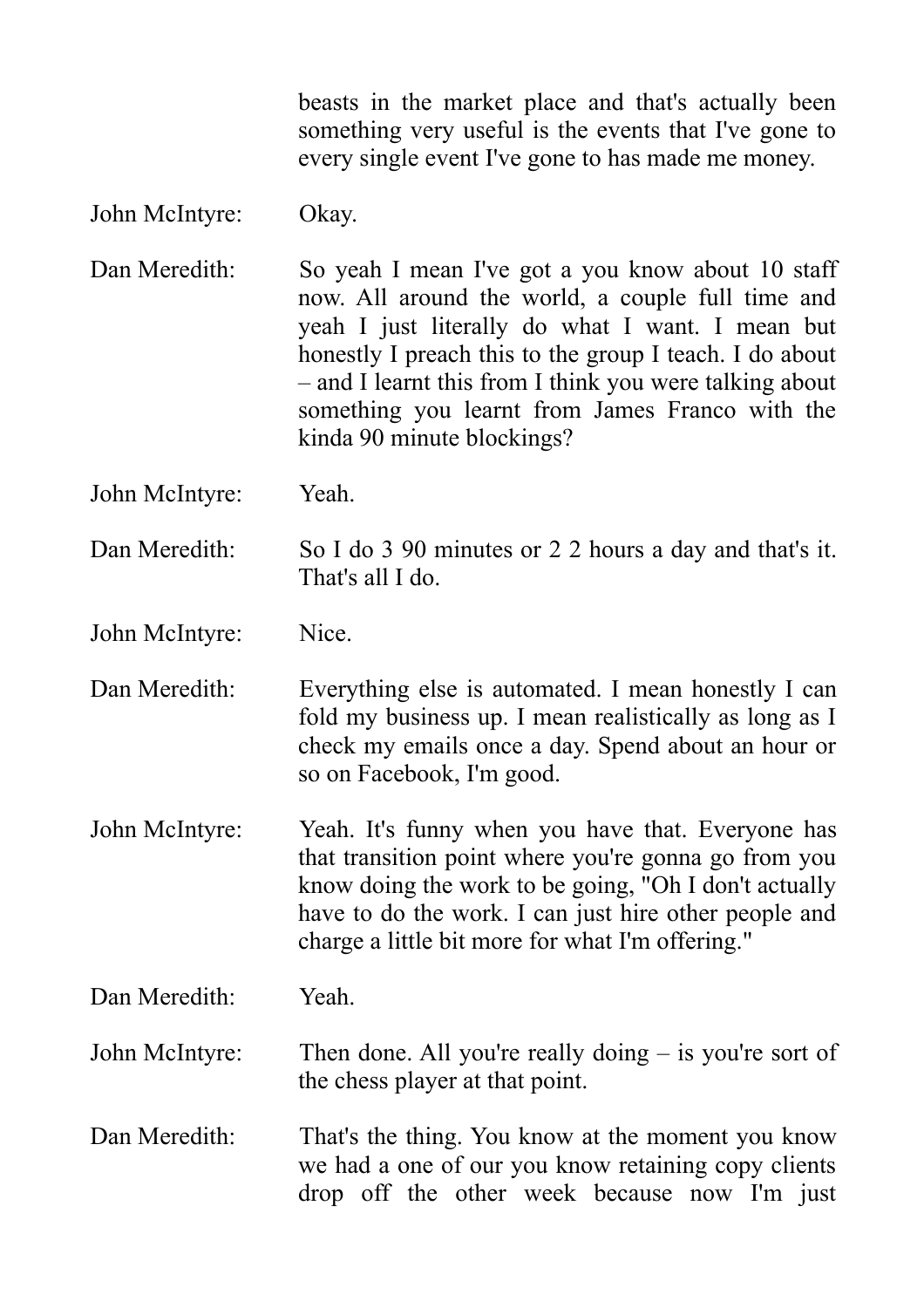renowned for just that. It's no stress mate. I mean this is the beautiful thing. When you – you know I'm a big fan we've spoke about this before, the power of niche-ing down.

Let people know exactly what I do so, it's so simple for me to pitch now because I just you know I have team of copywriters all expert in fitness and nutrition professionals, all fully trained copy chiefs. So when I pitch in it's kinda of a no brainer for people. I take a lot of stress away from  $-$  by just handling all of their work.

- John McIntyre: Right, right it's cool, but the funny thing is like you handle the work, but you don't do the work. I mean that's the best bit, right?
- Dan Meredith: Yeah well that was the kind of the reality is obviously I started you know so we know we both – I mean I still love writing copy, I still do enjoy it, but it's more kinda for fun now and just doing on bits and pieces that I enjoy.

The thing that I did, as I soon realise once I got my apprentice in, trained him up, and kinda kept doing that. Then I realise I was the one checking all the work still so, it's kinda on my head and then I basically approached – I won't name because it's he kind of keeps under the hat, but you know a known copy mentor. And I said, "Look for an hour a week will you just you know maybe an hour or 2 a week, will you just go through all the work my team create and give it your critique?" And he was like yeah. We pay him you know a decent retainer for that.

So you know the whole system I'm hands off of now. It just works without me.

John McIntyre: Nice, nice.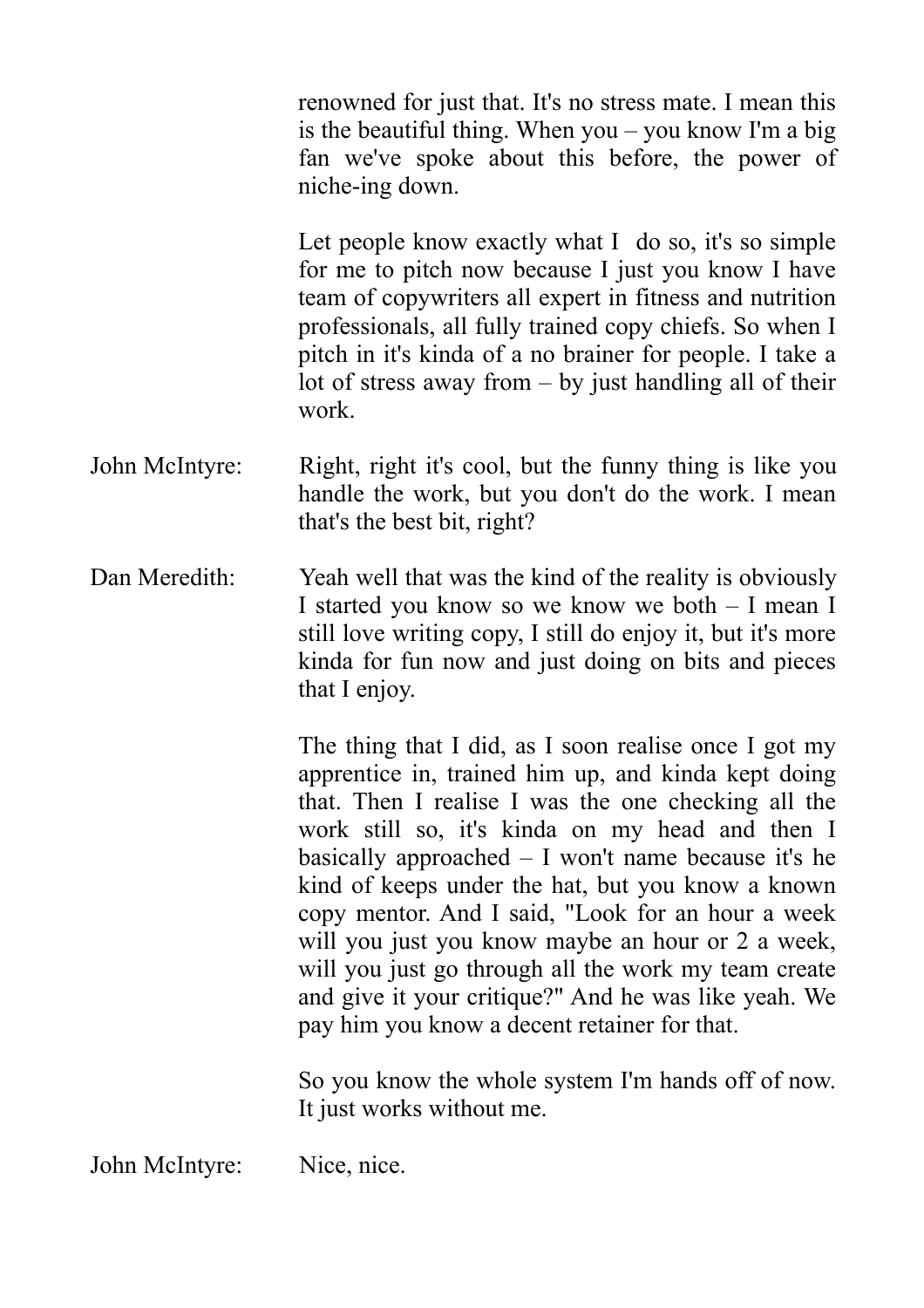Dan Meredith: Yeah.

John McIntyre: All right so, let's hear me out for a second. So like 18 months to  $20 - 18$  months to 24 months so, almost 2 years ago was when you guys started. You had 40 bucks a week to spend on oats, beans and tuna. And then now you got this same way – you got a few different businesses going, a bit more of  $a -$  definitely moving more into that. What if it's good – I'm like it's more  $a - I$  feel like that's the entrepreneurial role. Like you've got that transition from you have a job...

Dan Meredith: Yeah.

John McIntyre: ... then you start a business then you're self employed, but that's really just a job and you're employing yourself.

Dan Meredith: Correct.

John McIntyre: Then I don't know what the next step is. So the next step seems to be something like the  $-$  it gets  $-$  when you get other people in  $-1$  mean it's the 4 cash flow quadrants, 1 of those rich dad books, that's what he calls it anyway. So you go for that...

Dan Meredith: Okay.

- John McIntyre: ... employed to self employed, to a business owner, which is where let's say you're at right now, the next step is investor which is where you use that money, you give it to everyone else to run the business, but it's this cool thing...
- Dan Meredith: Yeah that's where  $\Gamma m \Gamma m$  just morphing into that right now. Coz obviously I did my first sort of investment about 6 weeks ago?

John McIntyre: Okay.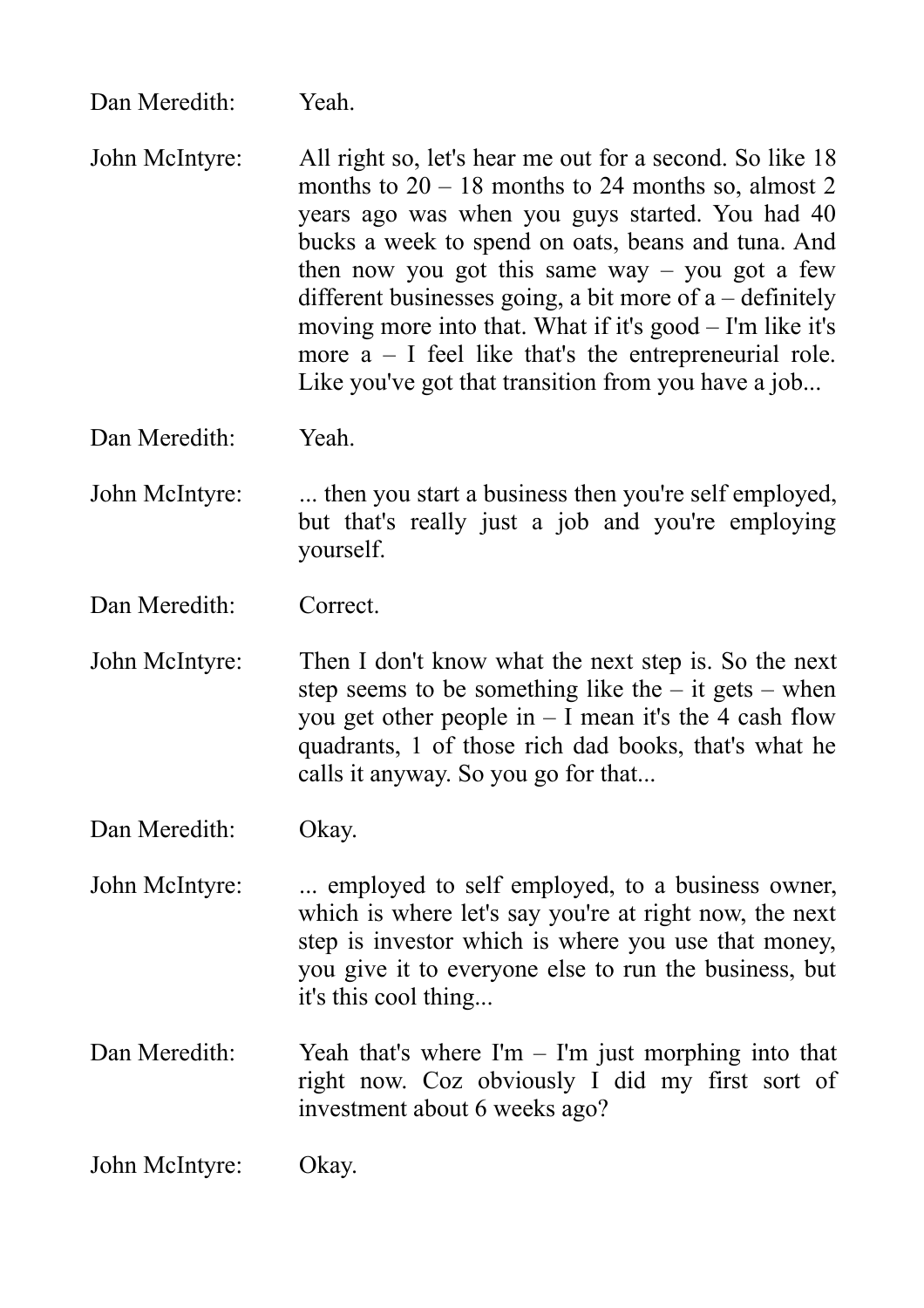- Dan Meredith: And already you know paying off. And it's good, and it's great as well because you suddenly – there's people out there who can – you can help and you can work with and yeah it's fantastic mate. I mean honestly you know the thing I like and suddenly I've realised the more give away some of the money I invest or just give to people to do things with, the more it comes back and it's really weird. It's something that I never you know I've heard about that you know concept before and it works simple as that.
- John McIntyre: Right, right absolutely. So what's really interesting, and I think what the listeners might be interested in, is what do you think – and this is always like you never really can be 100% sure about exactly why we're successful coz there's a lot of sort of luck and variables that happen into it, but what do you think – what do you think is some of the factors that have made you have what a lot of you would call a rapid ascent in the business world?
- Dan Meredith: I think okay yeah the concept of you know just create this site, click on this button, make all the monies automated, yeah it works to a degree, but I'm not that – I've seen it firsthand you know and I've met a lot of people and a lot of successful people. And there's what I think a lot of people don't realise is there is a fact a period of grind that you have to go through.

And there is a crafty period where you are putting in the long hours and things aren't working and you're just putting content and pitches out over and over again. I'd say the thing that has made me successful is the fact that I have had some very tough you know corporate, non corporate jobs before where you had to work hard and I decided to approach that  $I - it$  got to the point where yeah I mean I've got – we're lying and my health suffered, my relationship suffered, you know mental health, physical health, you know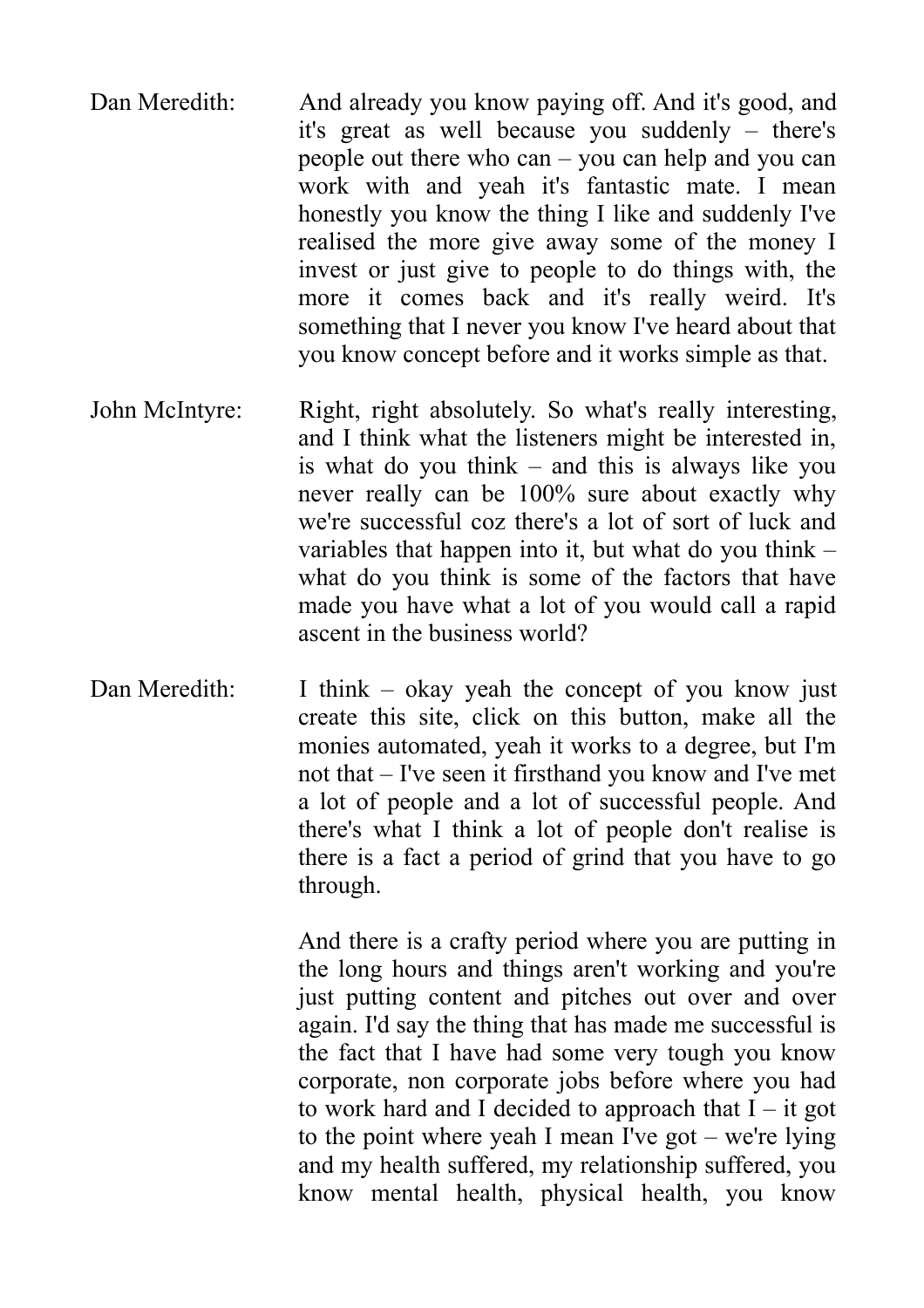injuries occurred, digestion got screwed, sleep got destroyed. You know how to  $-$  a little bit too much of a fondness with the drink because you get stressed. And it's the only ways to kinda – I found unfortunately to relax. And one of the things I look back on that period of time now in  $-1$  said to myself before you know I've worked hard you know foot in like a 12 or a 15 hour day or whatever, but that period of time just about six months, I would say, I would never worked that hard in my life.

I literally there is – there wasn't an ounce of energy spare. There was nothing else I could have done to do any better. So when people say they're working hard, I often question them. I'm like, "Are you really?" you know? Is there any  $-1$  get to the end of the day, and I always think to myself – thought to myself should I say, "Is there anything I could have done to make today successful?"

And if there was, back in those days, I would get out of bed and I would do it. And I knew it wasn't gonna last forever, but I thought if I can just absolutely crush it for sort of 6 months or so, yeah, I've transformed my life. And if you say to most people, "Look you're gonna do the equivalent of you know you're gonna break your back for 6 months. It's gonna be hell, you're gonna hate life, you're not gonna have fun, but after those 6 months your life will change forever?" I think most people would take that, but a lot of the people who are online and offline who sort of promise these overnight successes and get rich quick schemes and you know all these kinda stuff it's bullshit.

There is a period of hard work in there, but you know if you're prepared to do it and you, you know, you got a decent idea in your – you know good person you actually want to do something good in the world and that's the thing like what I've wanted to do, I've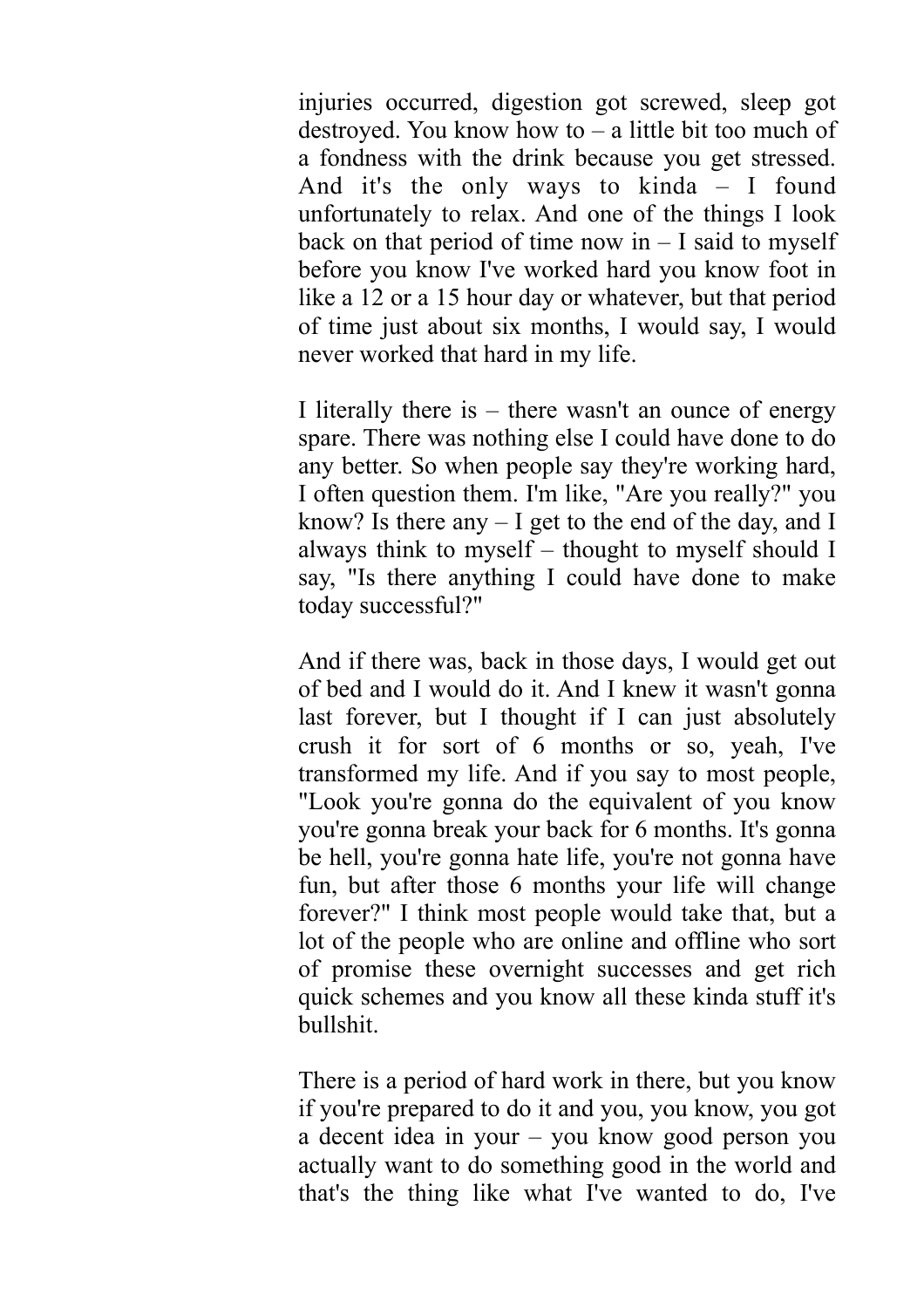wanted to help people. And I've always had people in mind first and that's the thing.

So basically hard work, not giving up like being a relentless bastard, I mean just like you are with your podcast bookings, I'm the same with my pitching. I'm relentless and that's it. And it's accepting the fact that people – you know it is a busy world now and people never gonna get back to you straight away. But just be – never really given up and just go in – going the extra mile mate like it's – it is hard work and anyone who said it isn't is lying, but once you get past that stage, kinda the stage that we are now it's wonderful.

- John McIntyre: Yeah.
- Dan Meredith: There you go.
- John McIntyre: An interesting thing I've been sort of wrestling with my head for the last few weeks, maybe for the last few months about this about this, it's like a on the one hand there's a pure grind. And I mean with everything, like even if we go and start a new business.

Like Elon Musk was here and he grinds his ass off so, the grind never really ends depending on what you're doing. Either it sort of ebbs and flows a bit depending where you are with it, what stage you are in business or start a new business management whatever. But there's this aspect of  $-1$  found for me, and I think some people that we get so attached to the grind that we get it like – our way of – like our identity is based on doing the work. And that identity of doing the work – actually I find finding – it holds us back. Coz then it – you know if you want to be an entrepreneur you want to be a business owner, not self employed.

You've got to get to a point where you don't derive your value – your identity off the amount of work that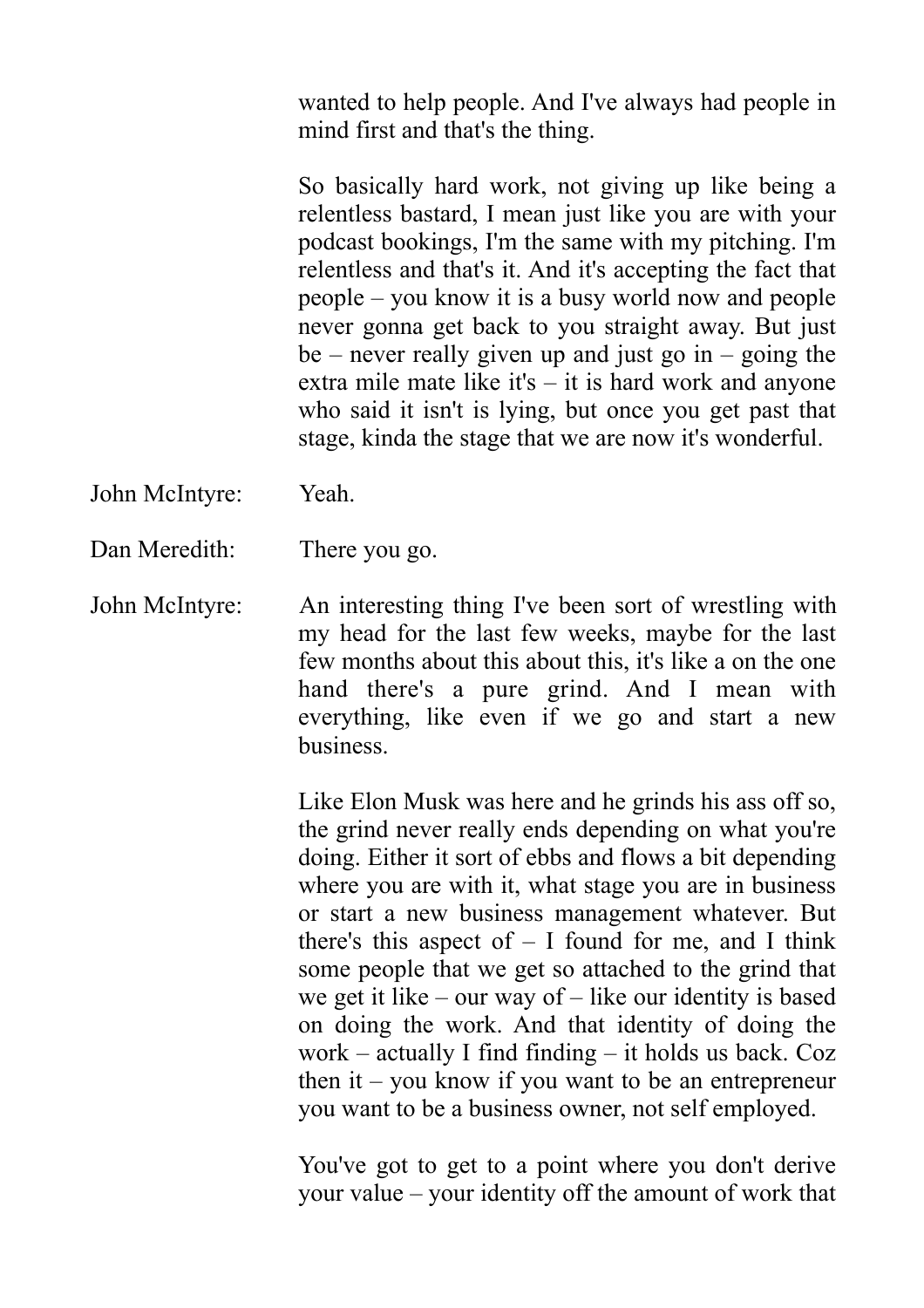you do because at a certain point you're gonna hire a whole bunch of people to do all the work for you and you're not gonna have that much left – not that much tangible stuff to do. You'll be doing strategy and thinking and deals and networking, but a lot of that stuffs so intangible that you  $-$  it's not gonna make you feel productive the same way that sitting down and busting your balls to write a sales letter for 3 days is gonna you know is gonna do. So there's this interesting – and I've spent – I think it's like it just takes a bit of you know think through and it's gonna depend on the circumstance, but it's an interesting idea if like – how do you work hard and you know cultivate that – cultivate it really strong work ethic while at the same time remembering that if you want to be an entrepreneur you're job isn't to do the work so much as find the really smart people to do the work for you so, then you could focus on the more important high level stuff like strategy and you know partnerships and all that sort of stuff.

Dan Meredith: So, yeah, I think for me it's  $- I$  always  $- I'$ ve  $- I'$ ll never forget because obviously mate that hard work phase was so brutal it's like a scar on my body now, yeah?

> $I'll - I$  never  $- I$  knew what I took me to get me here and I've now gone from the working hard to the working smart, which sounds cheesy but it's true philosophy. And I know what idea to keep myself at, but I'm just about to enter a period of growth so, I'm gonna have to go through probably another 2 to 3 months of not as crazy work as I've just done, but every time I wanna kind of level up I put in these kind of you know 1 to 3 months stints of intense growth. And then I put in  $-$  I you know put in the longer hours, I put in the effort. And that's the thing mate.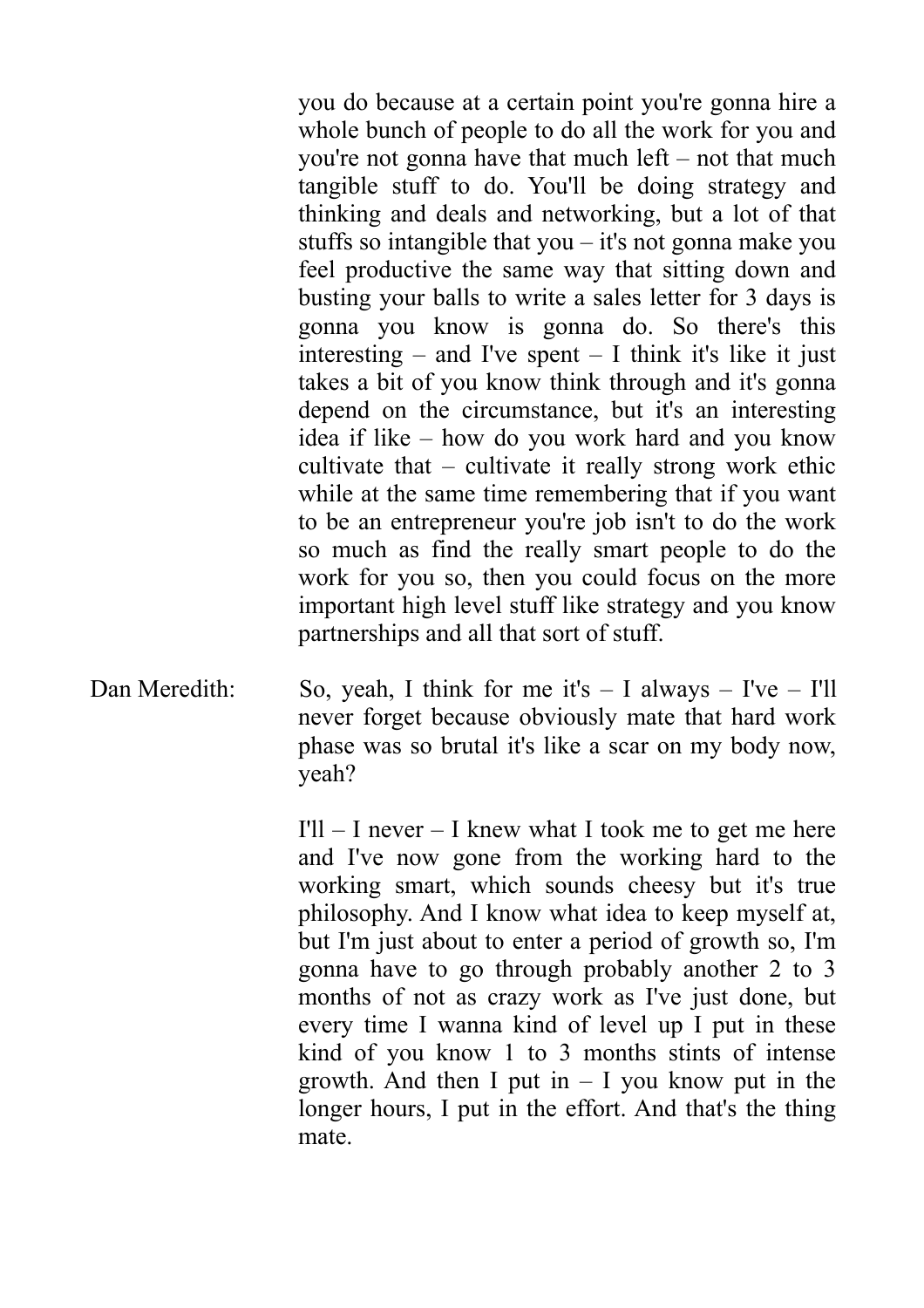I've realised as an entrepreneur it's like if you're staying still you're kinda not really doing it. It's like it's hard because I'm always wanting to do better and I've you know I used to have a real issue with money and kinda you know coz my sister's not well and I'm always kinda you know provide for home and save for the future. I was a very  $-$  what the opposite of an abundant – scarcity monitor [?]. And since I've gone with that more abundant mindset, and we've spoke about this before, it's just fantastic because I'm not scared of investing or spending or putting money into something now because I know that if I do you know do the work, it'll come back.

And that's the thing mate. I've just realised that you know as long as  $I - I'm$  consistent so, for example I don't really have a day off. I work every day, but it's on my terms. So I'll do you know even on a weekend I'll do 1 or 2 hours of work, but it just means that everything's ticking along. So for me the key to not going back to where I was is not staying still.

So I'm never complacent. And you know every dollar, cent, penny, pound, rupee, whatever it is I'm given by anyone, I'm incredibly grateful for. And you know I'm always very thankful for the fact that people have invested in me and that's another key thing. I treat my customers and my clients like gold.

And if you know 1 if we think about this before it's far easier to keep them than it is to get a new customer. So I just look after the people that pay me money. I'm very, very conscious to treat them very, very well.

John McIntyre: Yeah. Talking about network, is this just something that you've been – like me and Rob, a mutual friend of ours, has – and we've chatted about you before in the sense that you are an absolute machine when it comes to like networking and this just ability to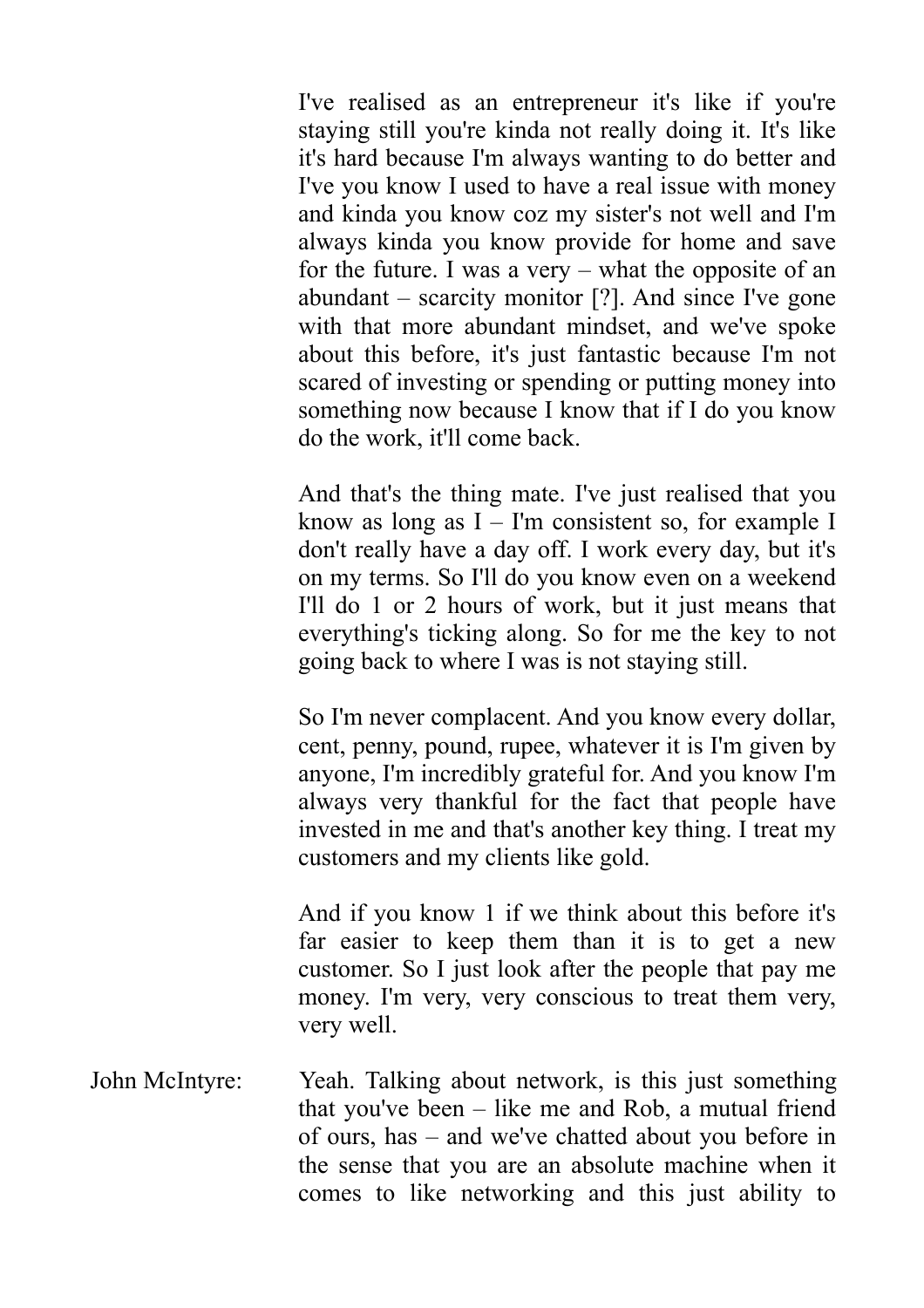connect with people that – like I use my podcast to do it and that works for me. I get on the phone and sometimes I stick around to have a chat, we become friends, sometimes I don't, but you don't even have a podcast. You just somehow end up – and I've noticed – I've been surprised I had this like how are you even friends with them? I just don't  $-$  I don't know. It's just bond with me. So I'm like how – what's your you know – what's your secret?

Dan Meredith: Well I've got – well so secret number 1 is I'm very much a big believer in the kinda pay to play model. As in I – every single penny that  $I$  – say for example when I bought your product for example? Bought your product, consumed it, made an effort to connect with you, you know, about you know about my experience with your product, asked a few questions. So that was the first thing to this.

> So everyone who's product that I've purchased only then do I connect with them. So I don't expect you know – let's just say Ben Settle, yeah? I didn't expect Ben to connect with me until I've purchased a product, why should he? But by the you know I bought his product, I'm a customer, you know, I just – I send him a friend request, send him an email, say hello. And I did this with everyone. So first you wanna kinda come across different, anyone you know if I want someone – if I want to interconnect with someone I would buy their shit. Because at the very least it's a kinda small token to say, "You know I'm interested in your product, your service, you know you what you're about," and it wasn't necessarily – there wasn't like a grand master plan. I just felt it was a logical thing to do, you know?

> Bought their product, use it, you know, give them a testimonial a bit of feedback. Say hello, get a connection with them. But then equally the main thing that I've been particularly good at is going to  $-$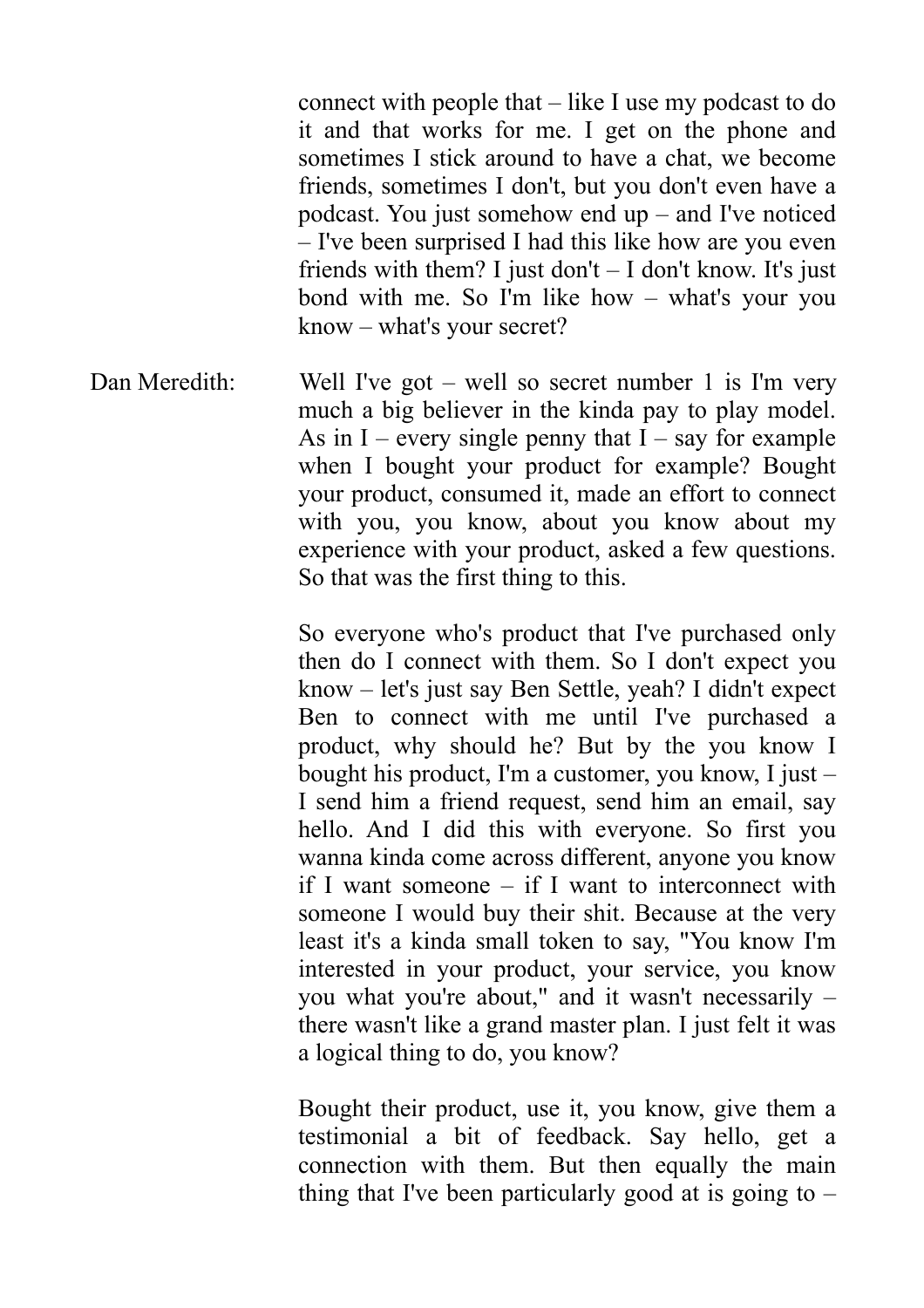and you know paid Masterminds, paid events, you know we each went to you know we were at Titans, we went to Ryan's Ocean's Four, been to Joe Polish's 25k, you know?

I go to these things and I pay to be there. You know I'm not a free loader. And when I'm at these events like I see networking, it's one of those words I find really quite unpleasant. I don't see what I do as networking. I actually really love people. And if there's gonna be one secret is really loving connecting with people, hearing their stories and having a genuine interest in them.

If you go into these kinda conversations just thinking about yourself as in, "What I can get out of this?" It always feels wrong. I mean and we won't name names, but do you remember the gentleman who just collected business cards at Titans? Remember that? Jonathan?

John McIntyre: Yeah.

Dan Meredith: Did it dip off there? Sorry mate.

- John McIntyre: It jumped off well actually I made a mistake. I've been putting myself on mute coz I may or may not be eating my lunch right now. And seeing when you put yourself on mute...
- Dan Meredith: Sorry mate, I apologize.

John McIntyre: ... and then you forget about it.

Dan Meredith: So yeah do you remember the guy at Titans that just collected business cards?

John McIntyre: I do, yes.

Dan Meredith: Was – didn't you just find that cringe worthy?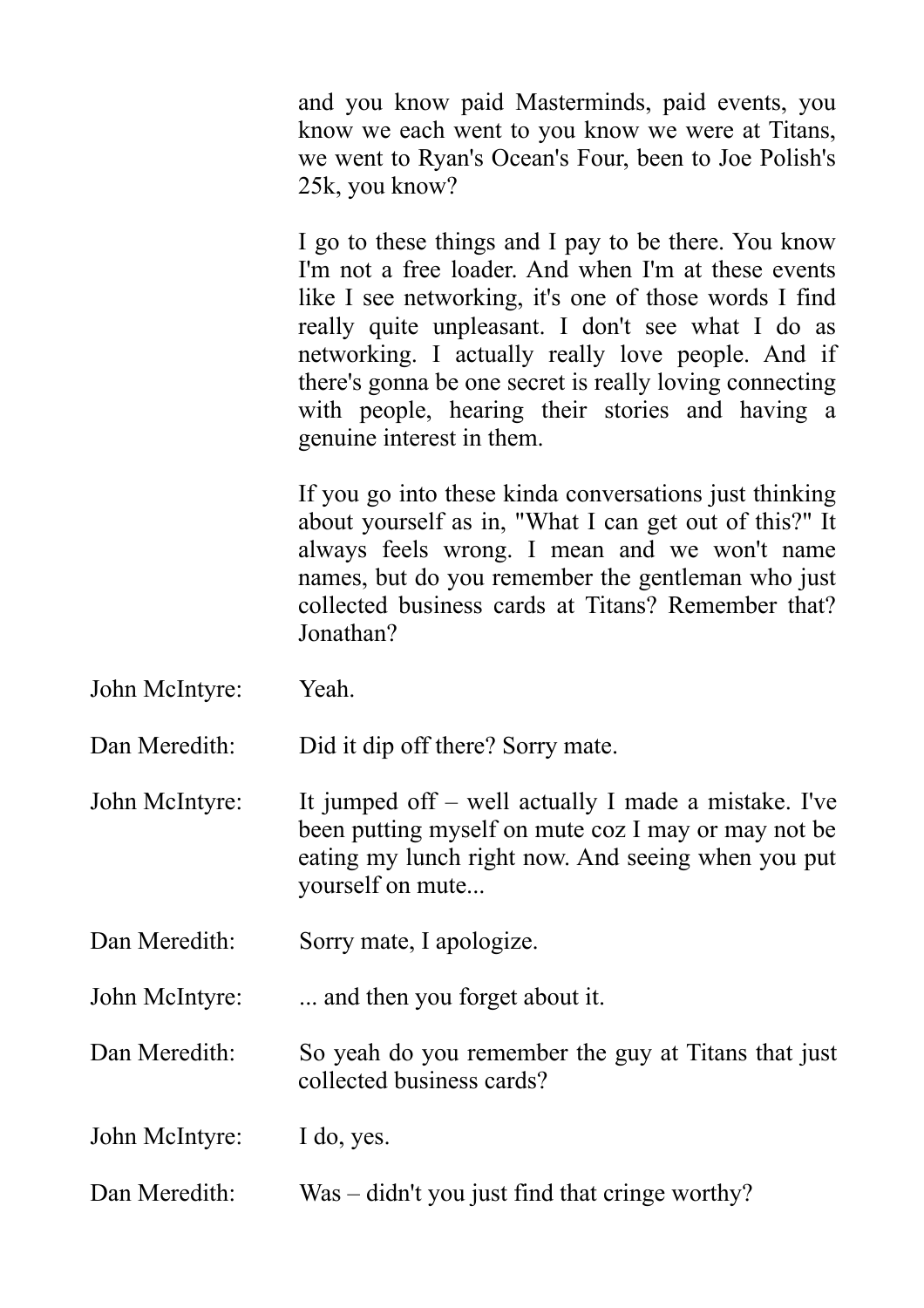John McIntyre: There's a lot – yeah. And there was totally – and this is like events in general. There's always the – like there's always that guy, obviously, ...

Dan Meredith: Yeah.

John McIntyre: ... he use the field which are those guys who  $-$  it was just weird about it. It just like come on man like just be cool.

Dan Meredith: And that's it so, I would say most of my best, you know, if I'm gonna have to call it networking, would happen at the bars afterwards.

> As was in it's really casual. I mean, yeah, there might be someone who I might you know – who I'm thinking you know I'd really love to talk to them, but I wouldn't steam over and go you know, "Oh ho talk to me."

- John McIntyre: Yeah they say that.
- Dan Meredith: You know Mister Person of Influence
- John McIntyre: That's right. I might you know...
- Dan Meredith: We still have Dave Kennedy, remember?
- John McIntyre: Yeah.
- Dan Meredith: And it's like just you put yourself in a situation where you're likely to talk him and so, I would either stand at the bar or you know if I see them going somewhere I'm gonna go – I might walk along near them or get into lift with them and just  $-$  it's a natural process.

You don't see me darting across you know a bloody conference room trying to grab someone's attention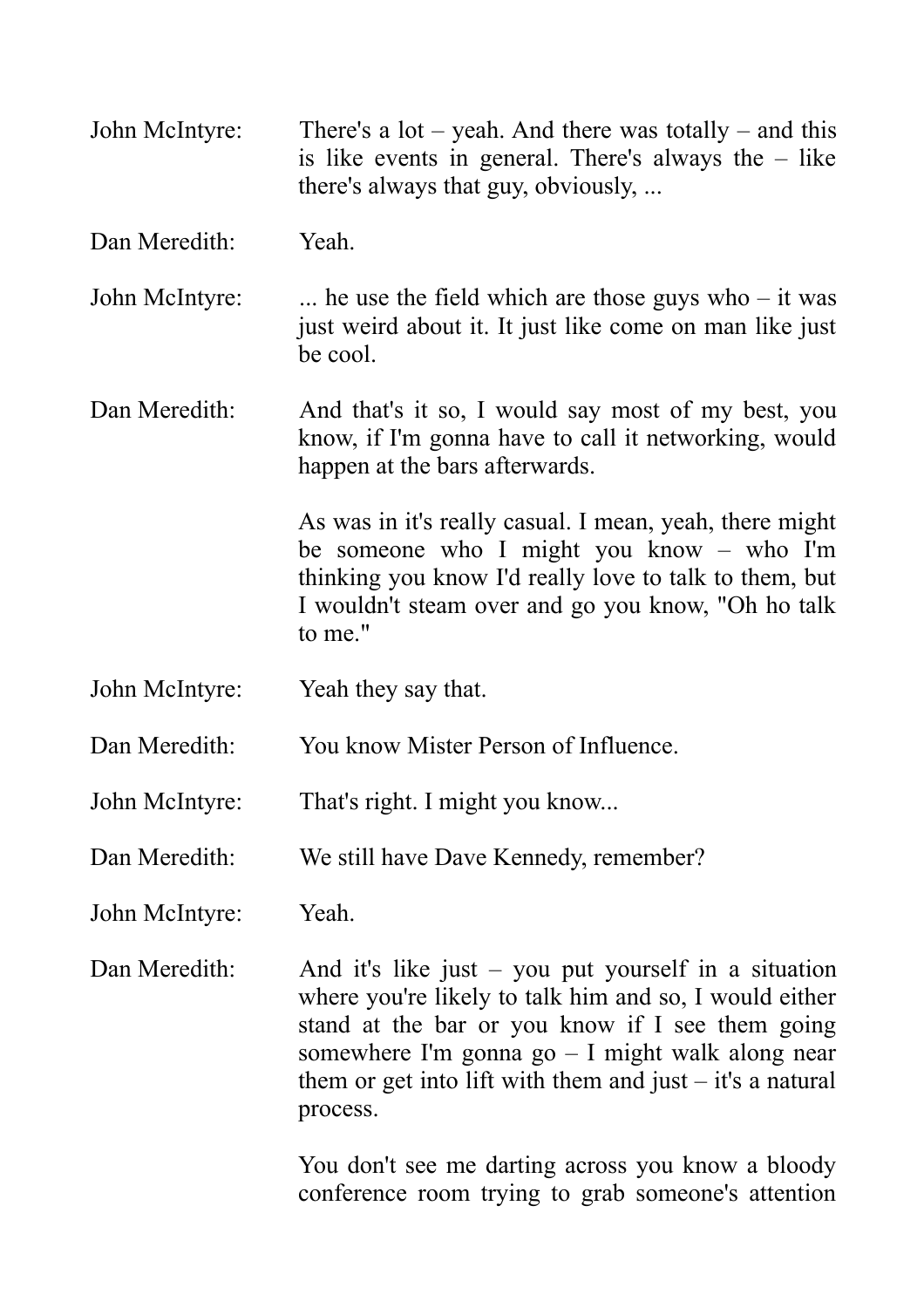coz it just looks awful. So I mean the key, to say is not – so a couple of keys from network is number 1 is want to actually be friends with people. Like you know be a normal person. Just be interested in their story as much as they hopefully will be in yours.

And number 2 just be natural, you know if you don't end up meeting someone, I mean this is a little tip from my recruitment days and I used to do it when I used to go to these big industry events. The very – you know if you didn't get to meet someone it's no biggie.

I used to find by sending them a message afterwards saying like, I did this, we got a few people who are at Titan's who I just didn't get to meet. "You were so damn busy." I'd literally drop them a message on Facebook or in their email or on their blog or whatever it was and say, "Hey we were both at Titan's really wanted to you know have a chat with you at some point. Shame we didn't get to meet. When would be good for a you know quick 5, 10 minutes on Skype?"

John McIntyre: Yeah.

Dan Meredith: How casual was that?

John McIntyre: Super casual.

Dan Meredith: You got the commonality of the event, I might even mention something so, I might say, "Yeah didn't get a chance to see you at Titan's by the way what did you think of Ken McCarthy's bit? I really loved that on the end of the first day." So you got a nice little you know shows you were there.

> It's real, it's human, and then just be normal. Seriously the best thing to say about networking is just be – don't be a freaking weirdo.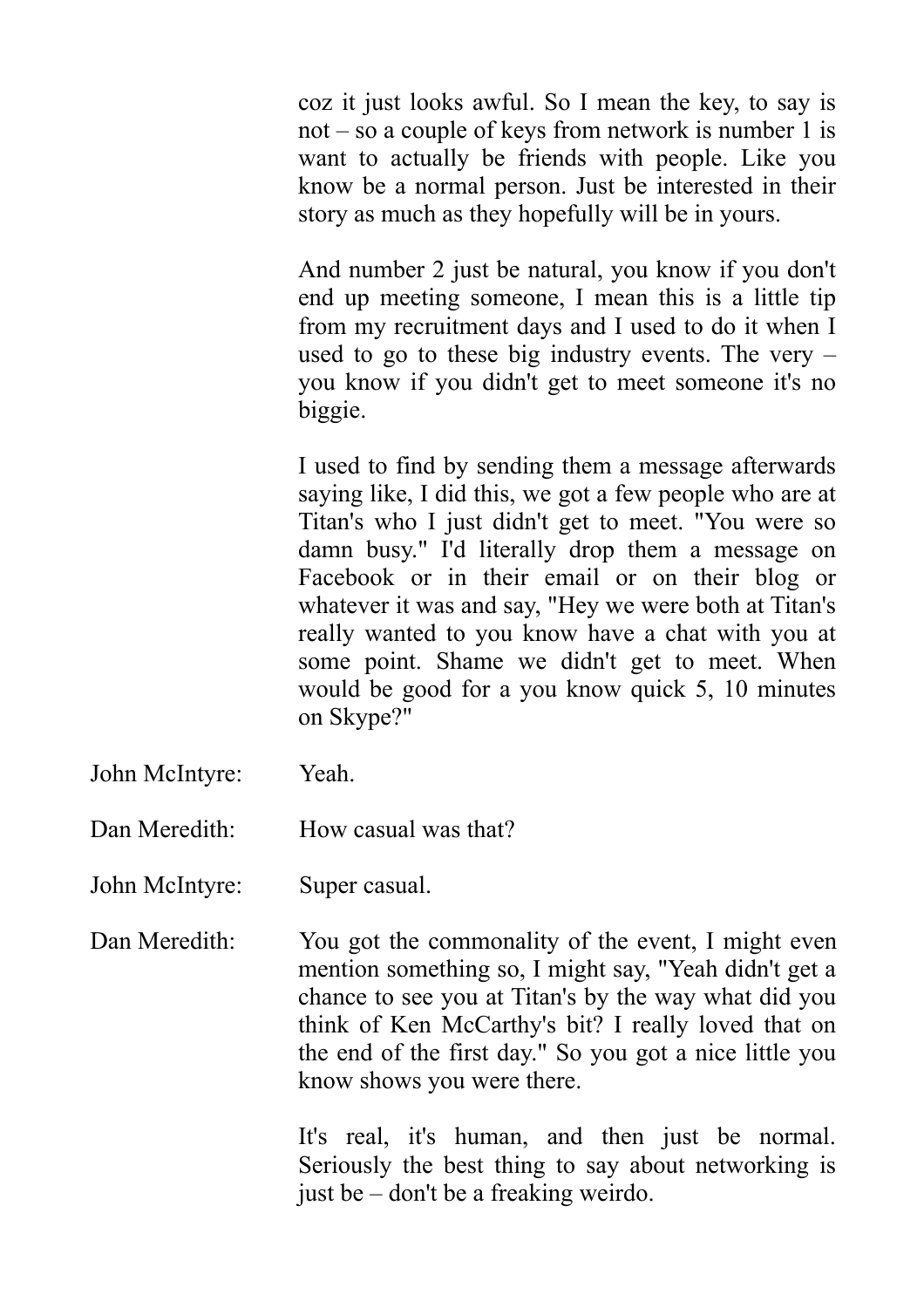John McIntyre: I mean part of this comes down to like just sort of just social skills. Like you get a lot of – and this is the funny thing too. Like this internet marketing thing like attracts a lot of weirdo's coz you know you can sit in your computer inside in your dark basement, and you know – I don't know advertise porn or something weird like that.

> That's – but so what you see you got these like people – you know I will get into it who never –  $\overline{I}$  don't know never you know – they just didn't develop social skills so, then you go to these conferences and there's these people who – they're just weird. And there's nothing wrong with that. I mean they can be...

- Dan Meredith: Yeah weird is cool.
- John McIntyre: Weird's cool, but when it comes to networking like it helps if you're going out – take some time to develop and learn how to be – be cool.
- Dan Meredith: Yeah it's like and to be honest it's a learned skill. You know I'm not naturally you know super, but it is true mate. I sense it is  $-$  hey shut up you! Pig head [?]. But it's you know it's a practiced skill. So this is sort of the day when I started in recruitment, I was told to go out every lunchtime to practice my people skills and get someone's address every day.

So day in, day out it's just like whether it's you know running or weight training, or dieting, or anything it was consistency.

So I spent you know weeks and weeks and I think it was months – about 2 months, I think I did it, for every single day forcing myself to interact with strangers. And I was a naturally, quite a very shy, quiet kid. I really was. You wouldn't believe it, but this is a practice in learned stake. And it can be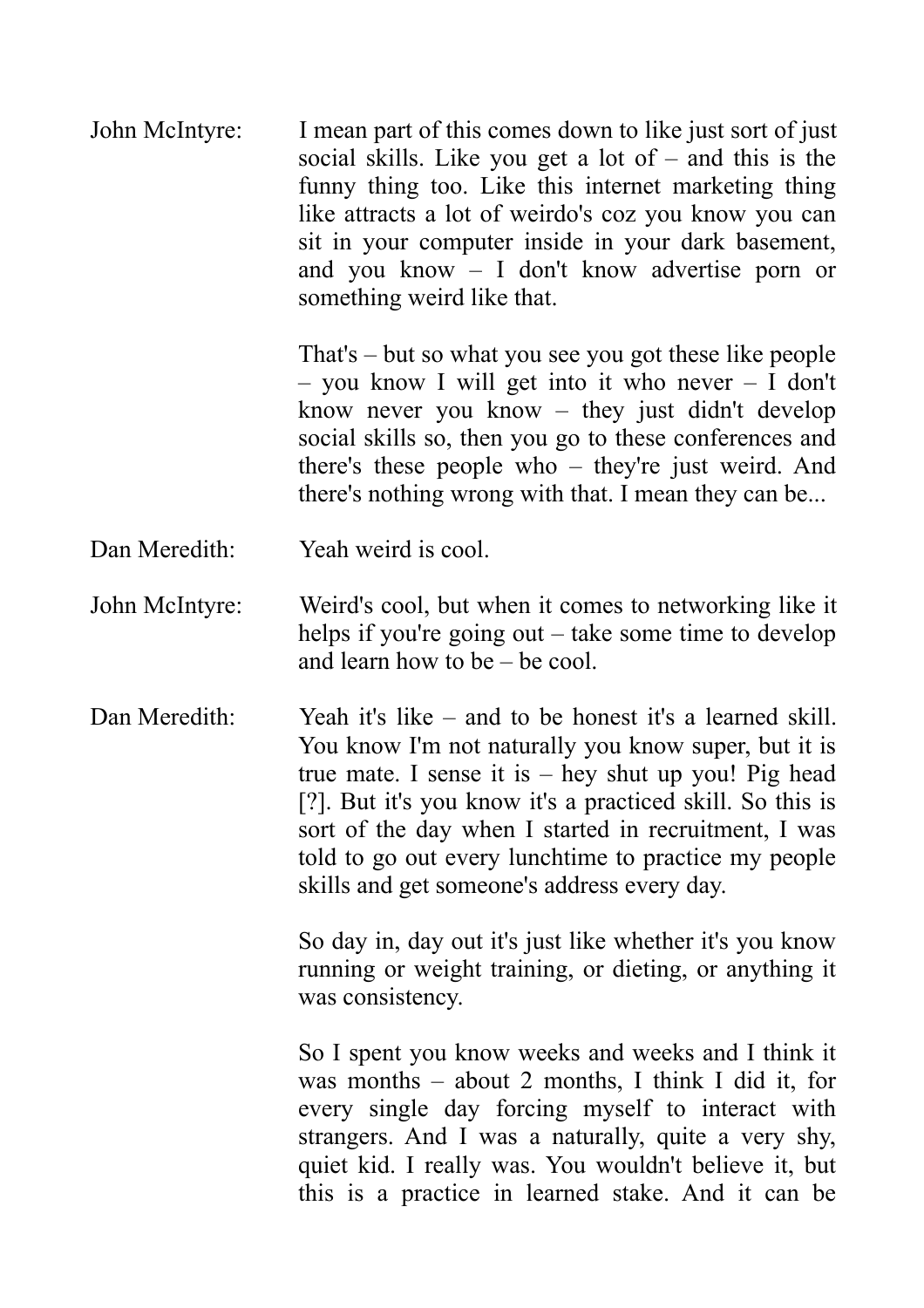learned, but you kinda have to  $-$  you know the first few times you do it it's like kinda going up and asking out the first time. It's like awkward. You bumble, you don't know what to say, you say something stupid, but it's just practice mate.

And that's what I did. I used you know a couple of months in my early 20s I just went out day in day out spoke to people. Very uncomfortable to start off with, but it became natural to the point where I can do it anywhere now.

John McIntyre: Awesome. Hear that?

Dan Meredith: Yeah mate. Just yep. Just was...

John McIntyre: Yeah I don't know what happened with whoever this was. So you're just gonna edit this out then.

- Dan Meredith: No I'm gonna leave this totally in. Brilliant some really good job.
- John McIntyre: So what were we talking about right before I rudely interrupted that?
- Dan Meredith: It was I don't know coz you I'm really got pleased you did that with me probably wouldn't do it with any of your other guests so, thank you for treating me like a lower class citizen. We were talking about...
- John McIntyre: It's the third day I've missed the protein delivery. They keep coming and then I'm up here or...

Dan Meredith: Oh sure I'll stop.

John McIntyre: ... they can't get it in so...

Dan Meredith: First world problems John, how are you coping in your tropical paradise? Do you want to take a moment to have a little cry?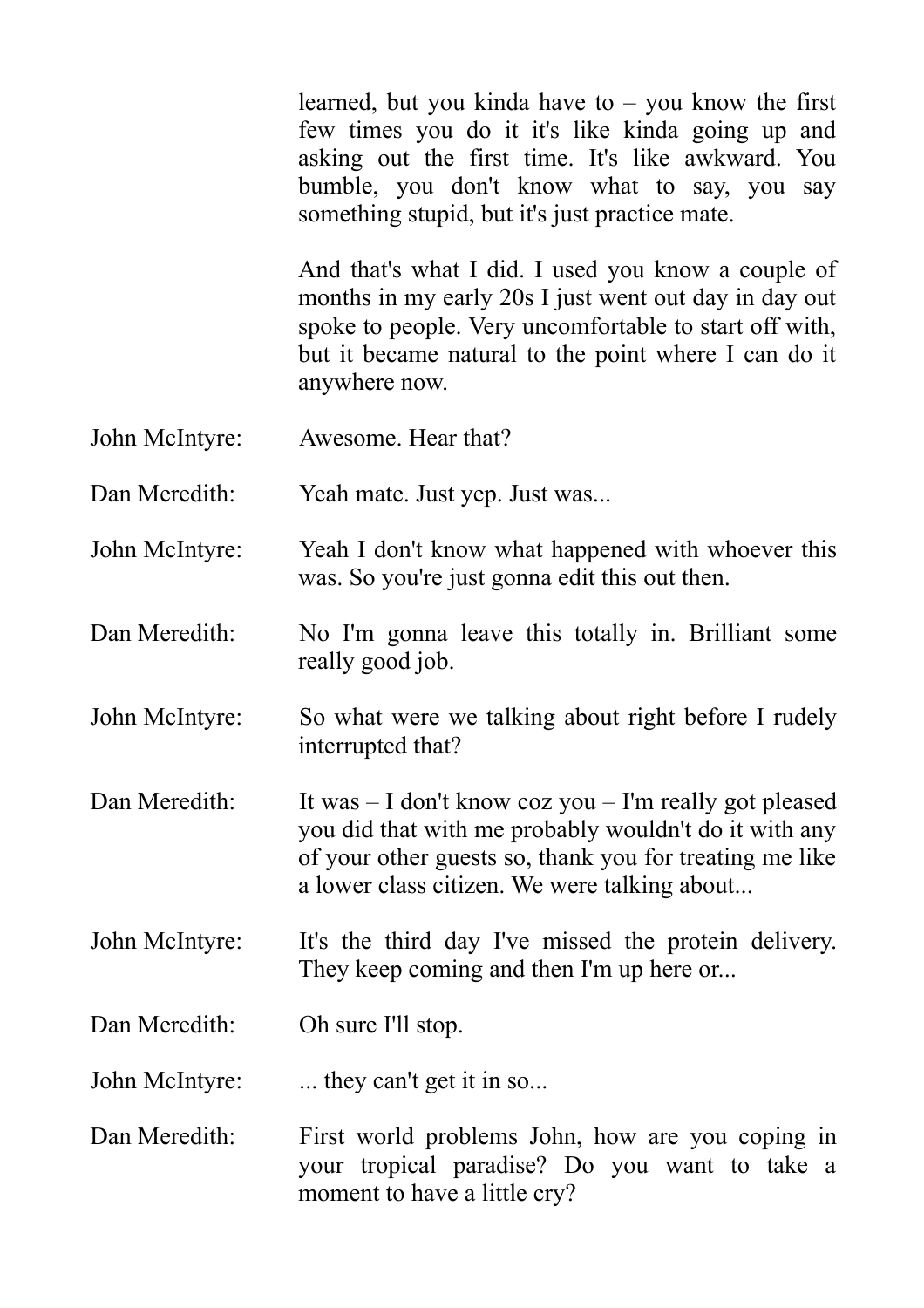John McIntyre: No it's more like the third world I think man technically.

Dan Meredith: Shut up. Any...

John McIntyre: Anyway.

Dan Meredith: Anyway. We just wrapped up on networking, I believe.

John McIntyre: Networking all right, yeah, yeah. So point of merit here at your network, I love that – where I thought there was – I never seen it codified like this in the way of all – to jump back a little bit to these so, I'll buy someone's product, send them something cool, and then try and get on the phone with them to be like, "Yeah I just thought you know I wanted to connect with you."

> And it's amazing how... Coz people do this like I mean this is how when you got on the phone on the first time. You know I've had this happen before with other people. They email and – you know like if you sound cool in the email usually I'd be like, "Yeah I'd be happy to go on the phone with you and have a chat." If you sound fun, if you come across like, "Can I pick your brain...

Dan Meredith: Oh stop yeah.

John McIntyre: ... I'd like to ask you some questions on my ..." If it's anything to do with business I'm like it's like, "No. There's a coaching call like you know you do get paid for a coaching call or consulting for that," but if you just want to have a chat and you sound fun and yeah you just someone I like to connect with then cool let's connect.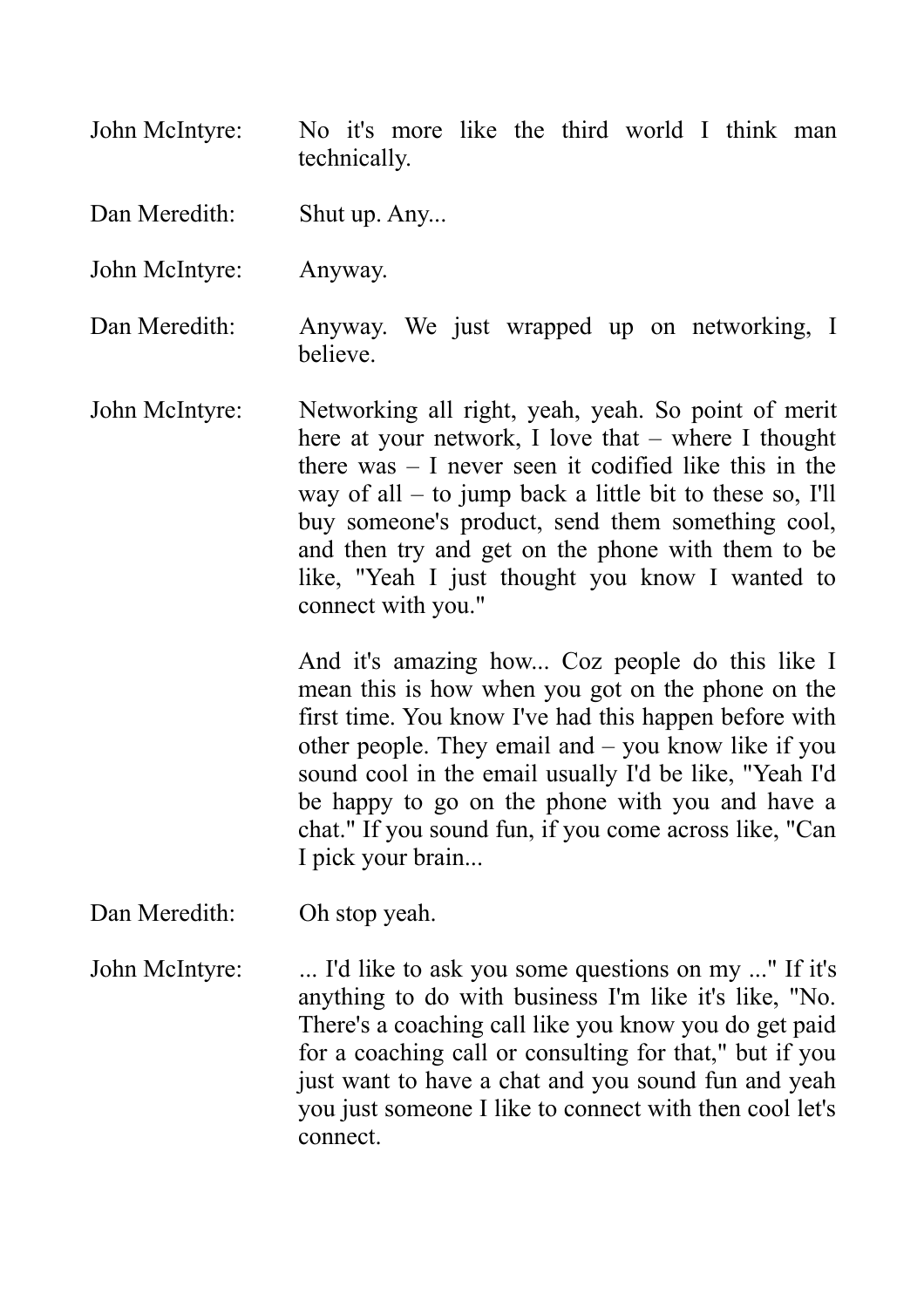Dan Meredith: I think the people who you know, just a little tip, you know buying someone's product immediately makes people take you seriously.

> It's like you've invested, you know, I'm not talking necessarily like a \$5, \$10 eBook here, but if you bought someone's calls or you've invested in one their coaching pre ops so, anything like that anything with a you know slightly higher dollar value.

> Like you know you're a customer. And they, you know, you've clearly invested in their product, then they'd likely to take you more seriously. And like this John said – you said there John. By being not weird it gets you very far.

John McIntyre: It's interesting...

Dan Meredith: It's really not that terrific.

John McIntyre: The frame's interesting too. So if you come out like, "I just bought your product and like you know..." and you sort of kiss my ass a bit or kiss whoever you're trying to get to it's actually like, "You're really amazing and like you must be..." like you basically imply that they're so much better than you they're not gonna want to connect with you either.

Dan Meredith: No.

- John McIntyre: You really need to like approach it like... I we're on the same level. You've just – you're just a little bit – a couple years ahead of me or something like that, but I'm just like you, let's have a chat. It's got to be like that.
- Dan Meredith: Yeah and the thing is, what I found is if you just go in and blow smoke up people's backside, yeah, then you just come across as a little fan boy, what I used to do is – I you know this is something that so many people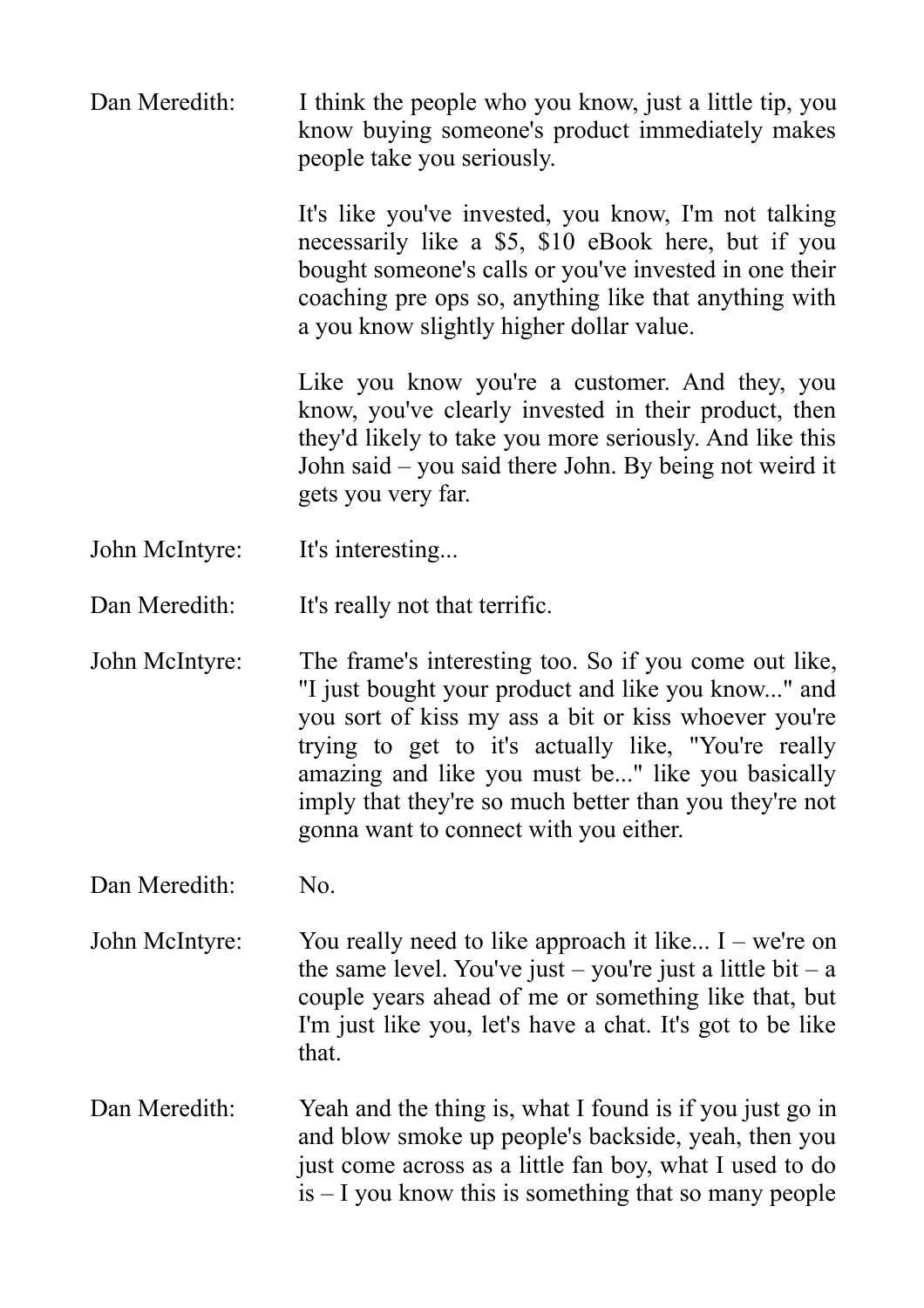don't do is – I bought in every sample and I bought your product – I bought your product and immediately used it.

## John McIntyre: Yeah.

Dan Meredith: Then I called you to say  $I -$  basically with the  $-$  game me some feedback. And you I said about, "Do you want a testimonial or anything I'd be happy to give one," you know? And it's not just – it wasn't false, it wasn't disingenuous. I'd used your product, I'd put it in my fitness business and The Autoresponder and it worked.

John McIntyre: Yeah.

Dan Meredith: So you know I used people's products. You know I don't necessarily – I would buy it one day and then message you straight away to talk to you about it. It's like I'll use it, implement it, try it, you know? Give feedback where it's – you know where it's appropriate.

> And yeah that's right I don't treat you know even when I was you know piss poor and had nothing. I never saw these people as better that me. I just thought, "Okay you've been doing it longer than me."

John McIntyre: Yeah.

- Dan Meredith: And that's it it was a time thing. You know scroll forward nearly 2 years and you know I'm sort of caught up and accelerated past some of those people that I used to buy their programs.
- John McIntyre: Yeah. I mean the interesting thing here is that like we had the – I've had this conversation like these sort of questions with a lot of people. And it's subtle  $-$  it's stuff like – you know when you say like what does it mean to be successful? Or like how do you get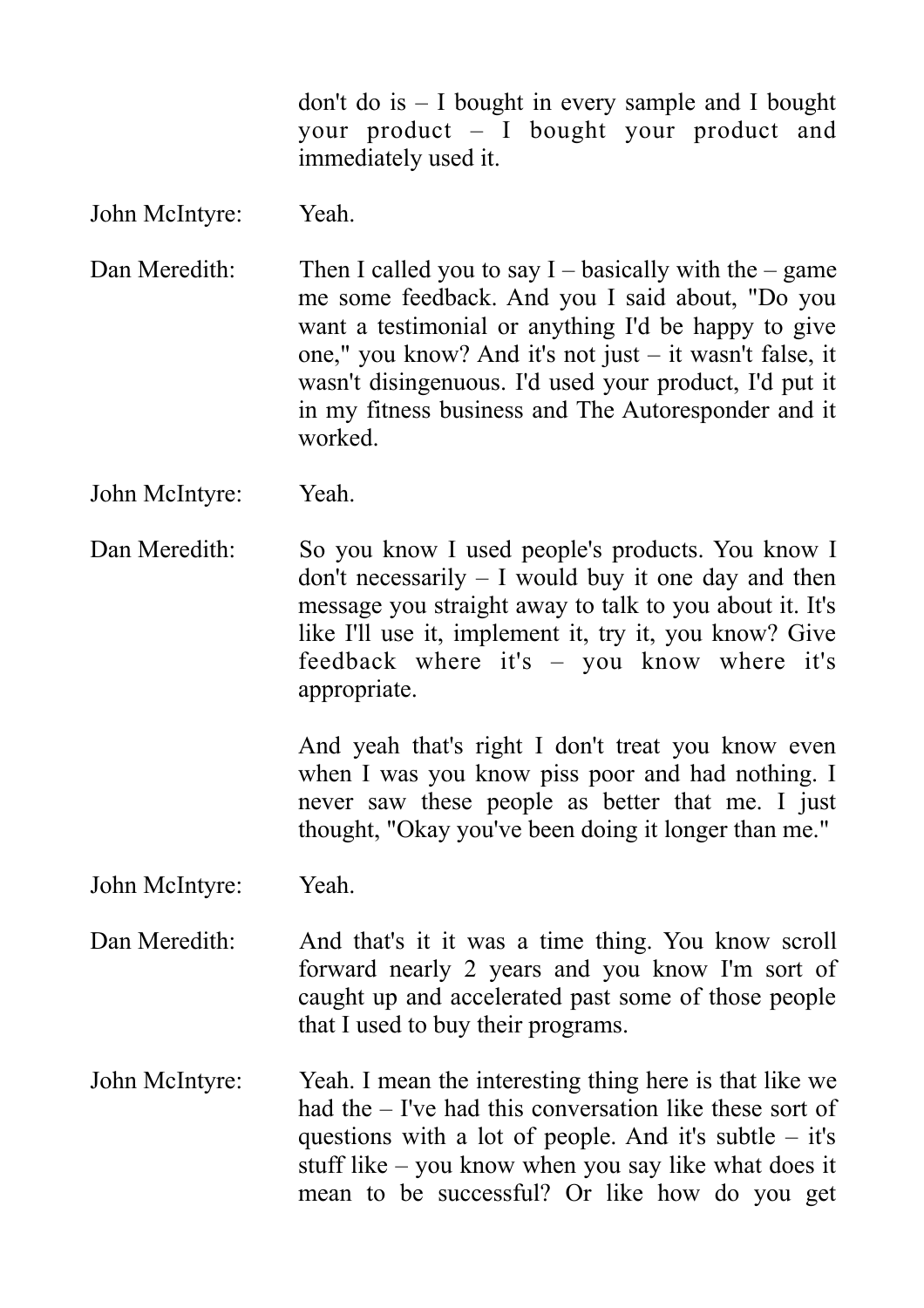success? It's like set up a landing page, especially in a you know marketing niche.

Like one how to write copy – and all of that's important, but what you've done, I think, is really accelerated your journey looking from the outside in is just the people that you've met. It's probably been about learning from them you know just changing that peer group, but also getting the mentoring from all these different people. You have all these additional perspectives that that then  $-$  coz yeah every time I've been to one of these events especially the high level ones when you spend a couple thousand dollars to go, it – you have these conversations that shift about the way you think about things. That then changes how you start operating and acting you know as soon as you leave that event and then everything else changes as a result.

Dan Meredith: I, yeah, I completely agree with you. I sort of say you know I did a webinar for my little group the other day and one of the questions are what was you know the single biggest thing that has changed you, your career, you know, basically your trajectory? And it's been having mentors and coaches.

> I've literally, consciously surrounded myself with people way better than me. And every time there's a skill I've needed to learn – so for example when I needed to learn how to write emails, I badgered you know Ben Settle to coach me. When I needed to – I felt I needed to you know learn funnels hassled Ryan. And you know worked for him for free for 9 months for coaching in lieu for that.

> And now my current mentor, I can't sort of name him at the moment, but he – he's never worked with anyone before, but he lives life exactly how I want to live life, but on a huger scale. So he's obviously doing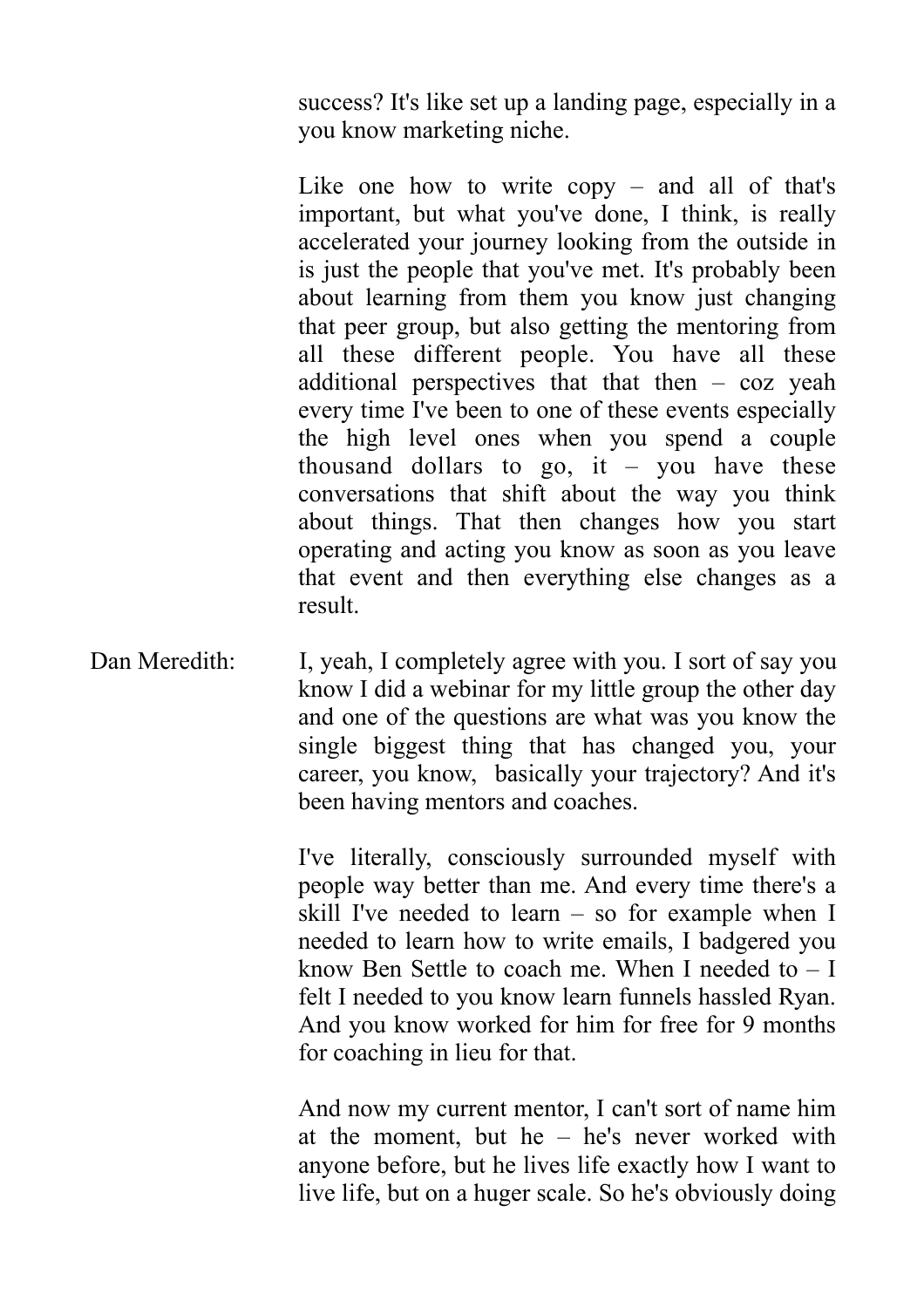what I want to do and that's a key thing. If there's someone out there who is living the life you wanna live or doing the work that you wanna do pay them.

Give them money to share some of their time. It's a shortcut to the top. So yeah I've spent you know six figures this year – well like 12 months alone on mentoring and coaching which my friends think is utterly ridiculous, but that has paid back multiple times over. And equally due to the fact that I've invested in these people I've become friends with their friends, I'm in their networks, I've scaled up incredibly fast. And that's something people need to comprehend.

You know there's a lot of – there's a lot of mentor bashing online sometimes you know people moan that they don't get this or they don't get that out of it, but they're just people at the end of the day. They can't make you do the work.

So if my coach or mentor says you need to write this, you need to do that, you need to connect with these people, you need to put out this bit of content, whatever it is they tell me to do I just do it. I don't question people who are better than me. You know I'm not gonna take nothing horrible, not gonna take some advice from someone who's say lower down relatively because, well, they haven't done it yet. But you know these people are  $7,8,9,10 - 1$  mean my mentor's think 11 figure earner. He's crazy.

Why would I not listen? But you know I've paid a princely sum to have his ear you know a couple of hours a week and everything he tells me he's done it – it's the shortcut to the top. And it's a you know a big takeaway for anyone listening if you're still listening.

Bored you to tears by this point. He's a you know a good mentor, a good coach, will not only develop you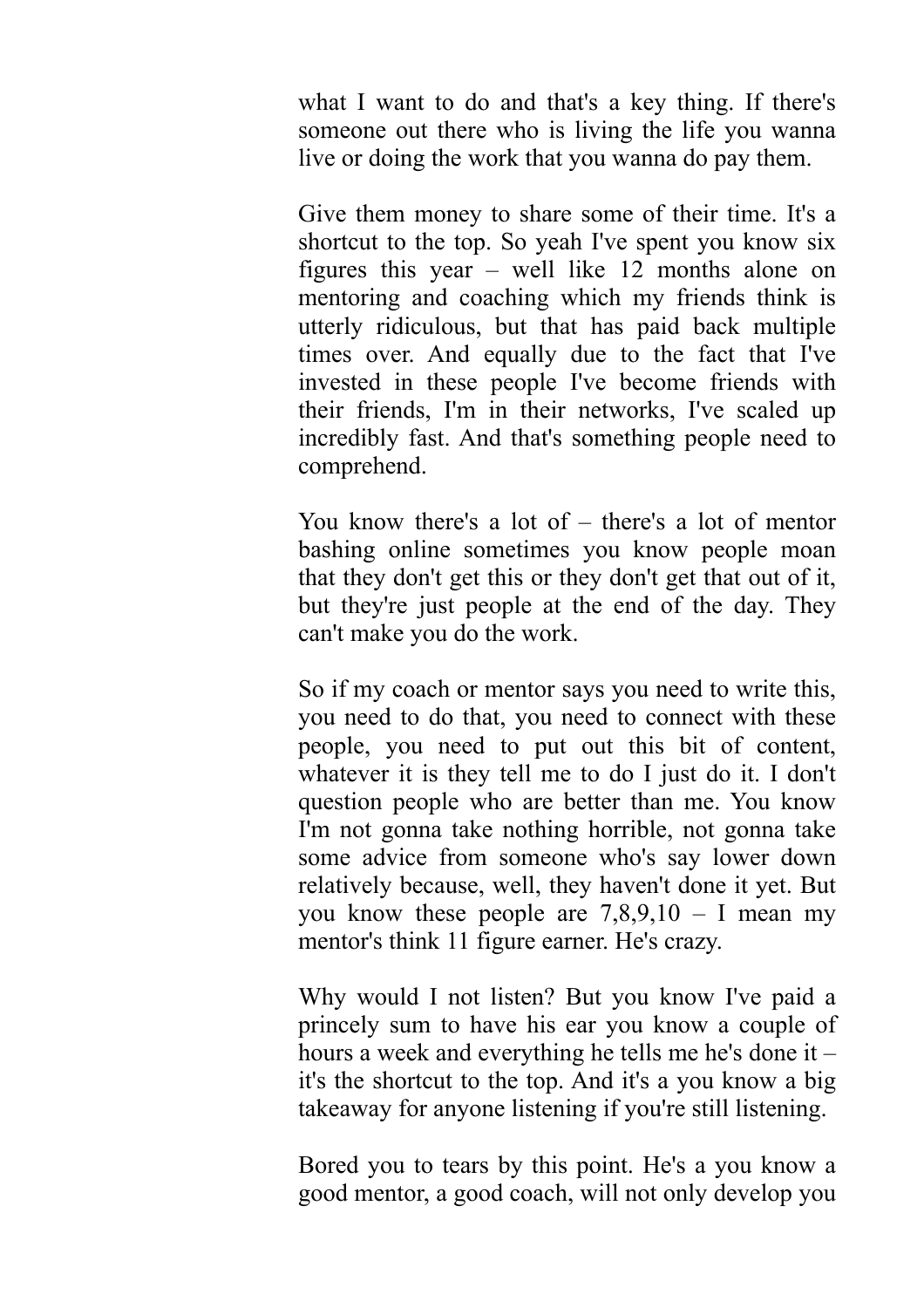as a person, but will bring you into their world and open some seriously big doors for you.

John McIntyre: Yeah the mentor thing's interesting coz I've found you know over the last year is this probably had a like 3 or 4 like specific mentors that I've hired to actually you know help do certain things and they're good – I usually find it's an interesting thing.

> You need to find people who you have chemistry with, that's one thing. But I also find that partly you know it's very much doing what they tell you, but then certain mentors like certain people would just be good at different things. And like one person is gonna be you know a generalist, you know, sort of like he's gonna be able to help you with the general perspective about things and help move you forward. Once you got that handled though you probably gonna be better off getting a new coach that's more going to be focused on the specifics. This is what I found. It's been my personal experience that you find that each coach for each person – just like we all have a specific thing that we're really good at and where we can add most of that have value and that's what you find with a coach.

> He'll add – he or she will add most their value in one I find – one main area and then you're gonna be a lot better off going to another one coz should of been exhausted – you're gonna get the growth that you've got from one mentor and then after that you're not gonna get that much growth, it'll be like incremental gains. Then you go and get a new coach and of that month or two that you first work with them I find you get huge amount of growth initially.

Dan Meredith: Yeah maximum.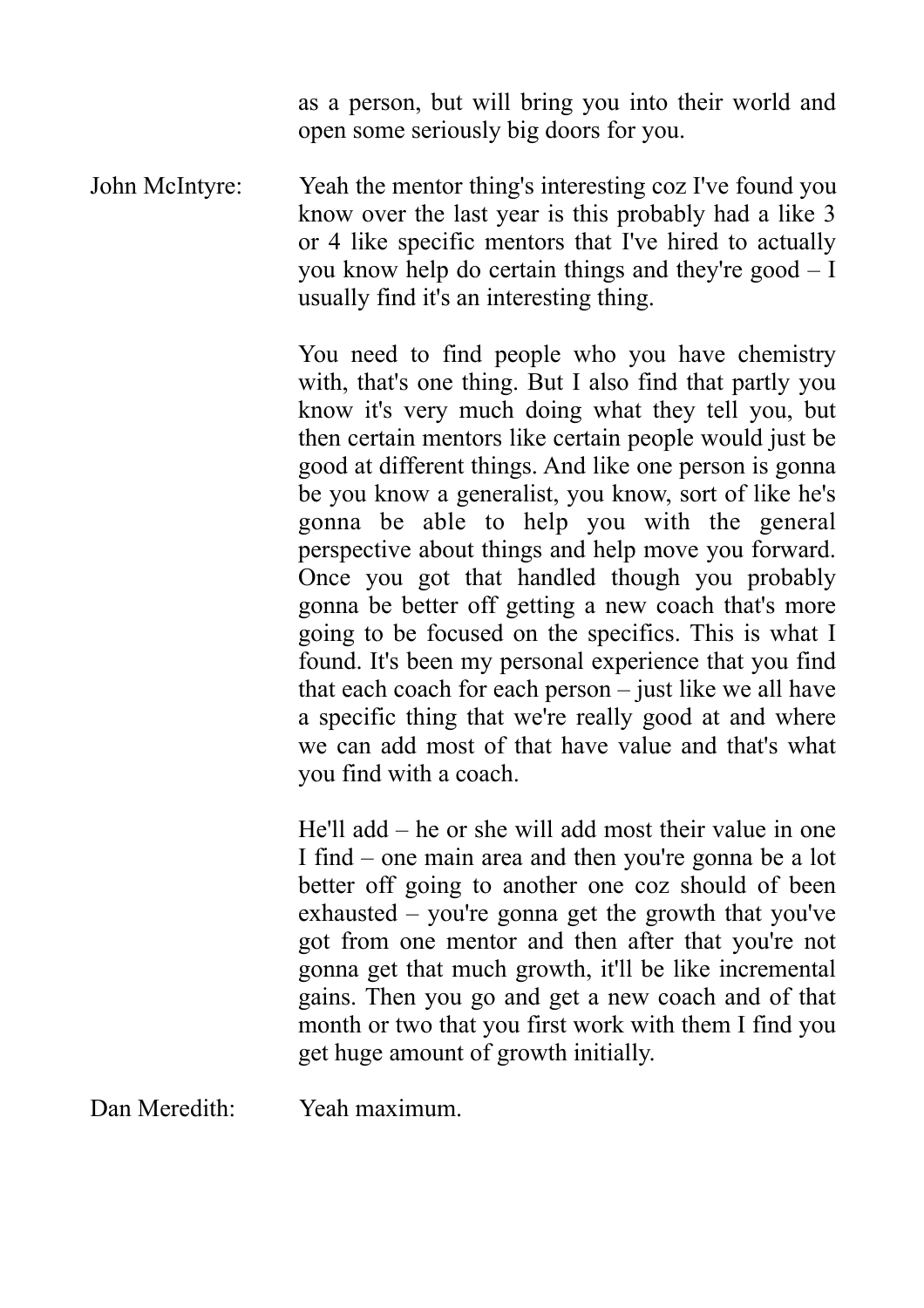- John McIntyre: And then diminishing returns over time. And so you go to the next one. You keep learning from all of the different coaches.
- Dan Meredith: I find 3 months is a good, you know, I say that to my coaching students as well when I say you know I aim for a minimum of 3 because I struggle to do you know – you – I can get some quick results with people, but I find within 3 months you've cemented it and anything longer than that, I don't find you really need it to be honest. And I agree what you said and move to the next one, but I've  $-$  I had a  $-$  I did a video about this couple of weeks ago while I was out in the States. And  $\overrightarrow{I}$  see it – I kind of categorized it as coaches and mentors.

So I see a coach is someone like you said that teaches you a specific skill. So I want to get better writing sales pages, okay well this person's good at that you can teach me how to do that.

I find a mentor is someone who takes more like the 30,000 tribute and is more guiding you as a person throughout like a business, personal and emotional journey. So there's someone who's looking after the – all of you and wasn't that not that you know I think mentoring is a longer relationship, but coaching, yeah, I think – I see coaching as more like a skill acquisition thing and yeah every 2 to 3 months changing out for someone else who has the same you know has that sort of another area that you want to develop is a brilliant idea.

John McIntyre: Yeah I like that it's a good distinction. So we...

Dan Meredith: So...

John McIntyre: So... Entonces as they say in Spanish. I'm learning Spanish, I'm trying to get a go on... Anyway entones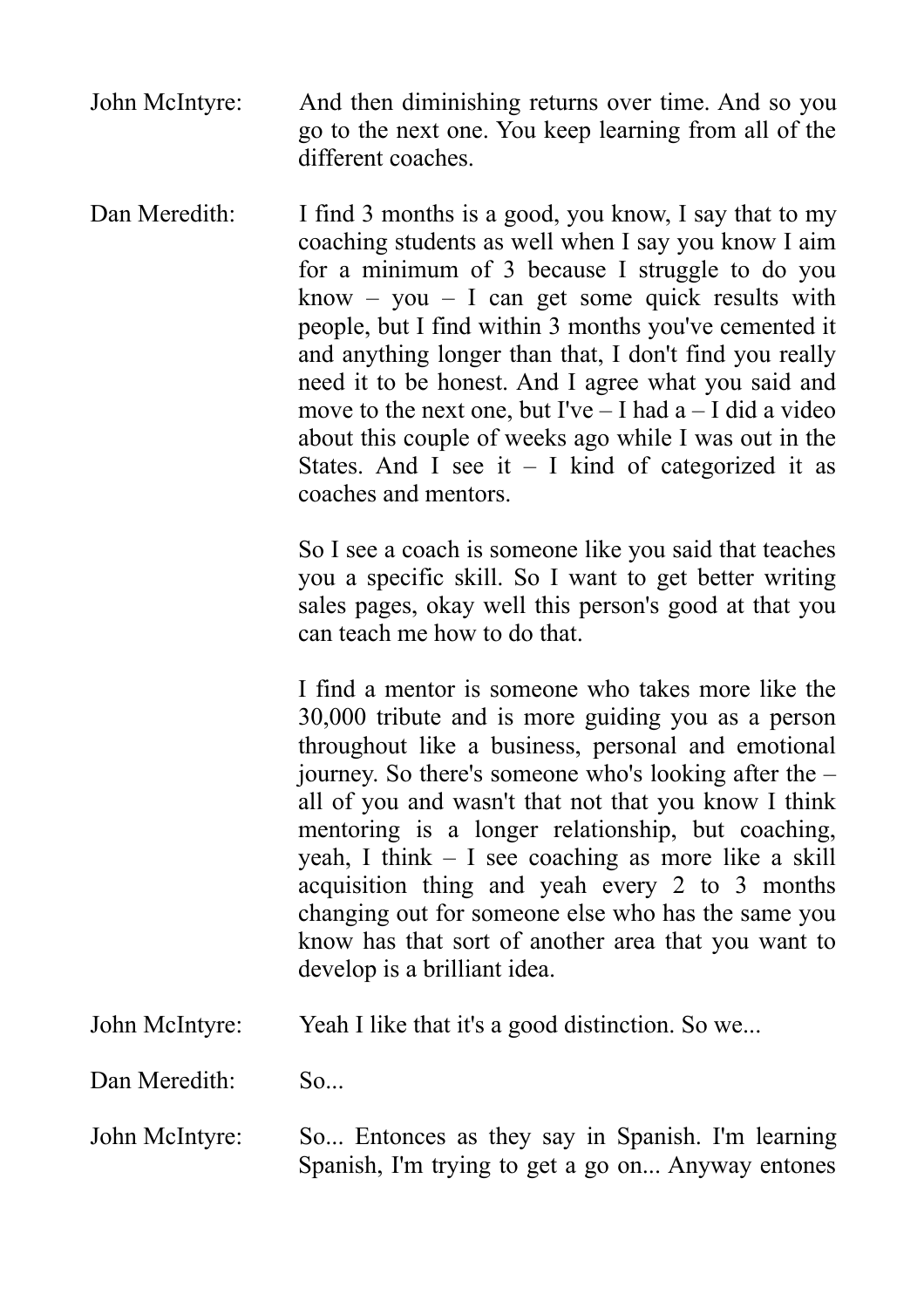we're coming up right on the end man so, before we go...

## Dan Meredith: Cool.

John McIntyre: ... what – I'm sure there's gonna be people who want to go and search you out, find your Coffee With Dan or find you on Facebook or hire you as a coach or something or just tell you how handsome you are so to speak.

Dan Meredith: You doll.

John McIntyre: Where are you know where should they do that? How should they get in touch with you? Is there anything...

Dan Meredith: Yeah.

John McIntyre: ... any product that you have that people can buy or what?

Dan Meredith: Nah not yet. I've got a few little things in the process, but yeah if it's at my website – well I've actually got my blog is quite entertaining which is called deathgloryordisappointment.com that's where I just ramble about things.

> You can always get in touch with me through there or feel free to join my group if you're on Facebook and just search for Coffee With Dan if you see a kind of astute gentleman holding a very small espresso cup in the image, that's me. It's a free group, it's an accountability group, it's absolutely buzzing. I've got to be honest I am really proud of it, the people in there are quite lunatics. There's an awful lot of swearing and abuse, but I've never known the amount of work done ever. I've just – crazy what's in there.

> So yeah join the group or send me a message via my blog and yeah I like talking to people and meeting